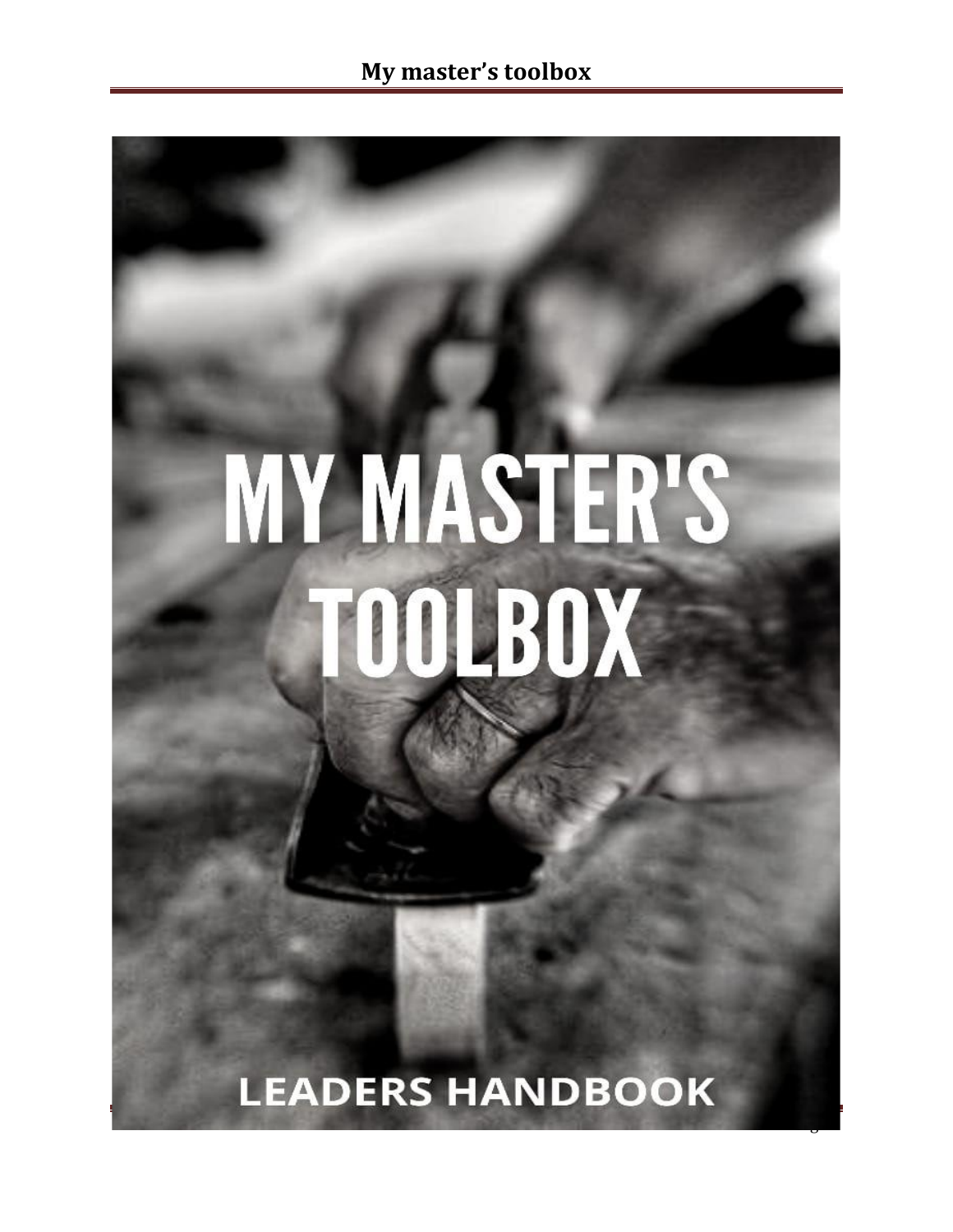# **TABLE OF CONTENTS.**

| <b>SECTION-1</b><br>Page nos.                                  |         |  |  |  |
|----------------------------------------------------------------|---------|--|--|--|
| OUTREACH GUIDELIMES                                            |         |  |  |  |
|                                                                |         |  |  |  |
|                                                                |         |  |  |  |
|                                                                |         |  |  |  |
| <b>SECTION-2</b>                                               |         |  |  |  |
| MATURING IN CHRIST                                             |         |  |  |  |
|                                                                |         |  |  |  |
| B. COUNSELLING SKILLS NEEDED FOR LEADERS-LEARNING FROM JESUS12 |         |  |  |  |
|                                                                |         |  |  |  |
| <b>SECTION-3</b>                                               |         |  |  |  |
| BUILD TNG GREAT FAMILIES (Usuth and family)                    |         |  |  |  |
|                                                                |         |  |  |  |
|                                                                |         |  |  |  |
|                                                                |         |  |  |  |
|                                                                |         |  |  |  |
|                                                                |         |  |  |  |
| <b>SECTION-4</b>                                               |         |  |  |  |
| ENTERMG A NEW LIFE                                             |         |  |  |  |
|                                                                |         |  |  |  |
|                                                                |         |  |  |  |
|                                                                | $D_{2}$ |  |  |  |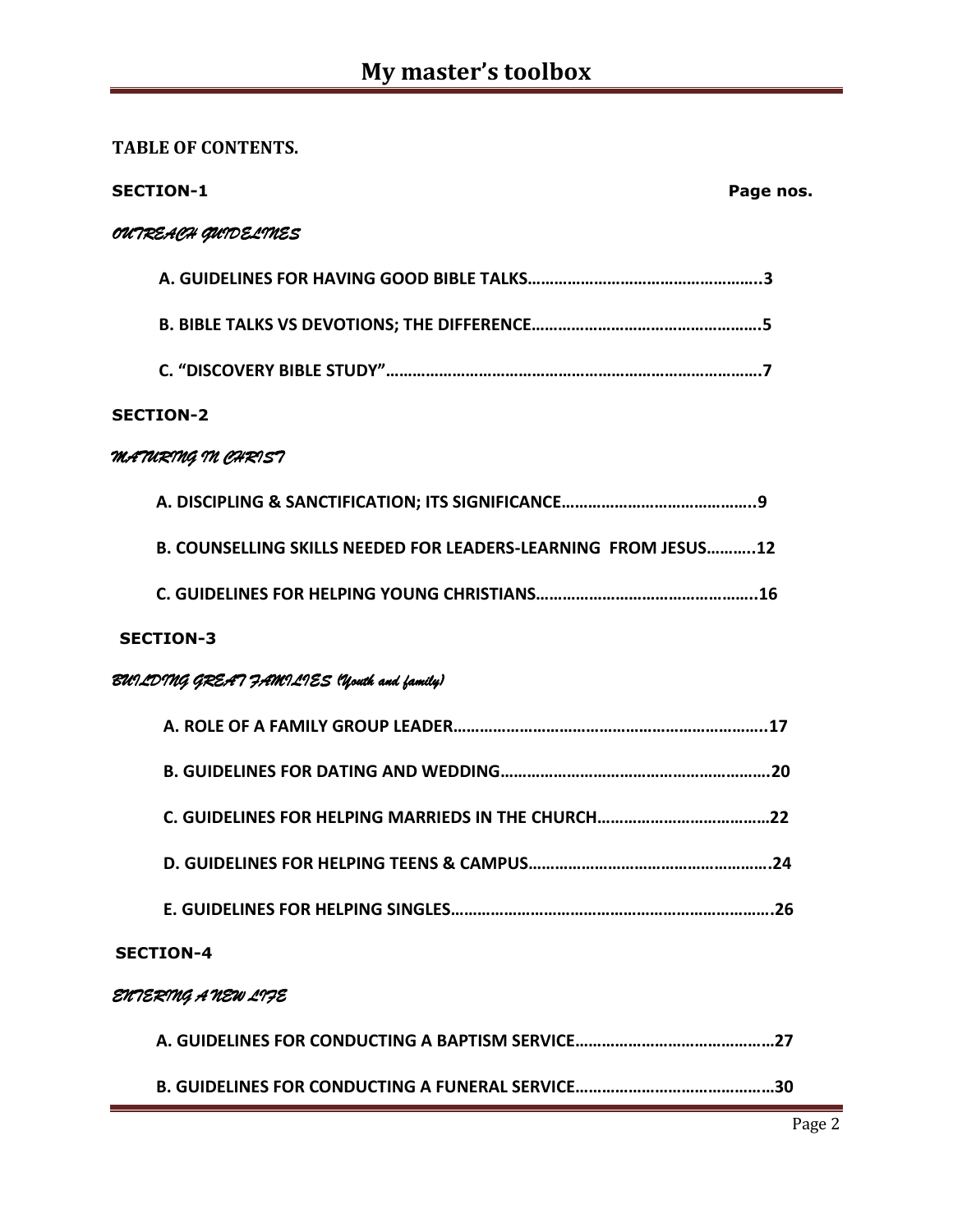# **Section-1**

# *OUTREACH GUIDELINES*

Jesus called all of us to be fishers of men. There is no other joy like seeing lost people coming to Jesus. And it's the noblest thing that we can do as disciples. Bible talks are a great way to reach out to people. But it's very important to know how to prepare and do a bible talk to have the full impact. The following section will take us through the details. Also, there are guidelines on "Discovery bible study" which is a very simple and effective method to do a study on a passage from the bible as a group.

# **1A. GUIDELINES FOR HAVING GOOD BIBLE TALKS.**

#### **SIZE OF A BIBLE TALK**

Bible talks must be small in numbers for them to be impactful. About 10 to 12 in number including the disciples. [If more visitors come that is ok too!]

Jesus operated in small groups (Mark 3:13-19, 6:7, 6:30, 9:2-13). The first-century church met in small numbers, just enough to fit in a home (Acts 4:46, Rom 16:4-5, Philemon 1:2)

Small groups help to make personal connections and make inclusiveness easier in discussions and less intimidating for a new visitor.

#### **PURPOSE OF BIBLE TALKS**

To discuss God's word and its practicality in everyday life and draw them into the discussion so that they may develop an interest in studying the word.

To allow them to experience the love of Jesus in action through hospitality fellowship and friendship offered.

To have maximum impact on a visitor in an informal and relaxed setting to develop a desire to know God.

To make a personal connection and get to know their life so it's easier to set up studies.

#### **HOW TO PREPARE A BIBLE TALK**

The talk should not be more than 30 minutes. Select a passage and stick to that one text. The use of too many scriptures can be confusing.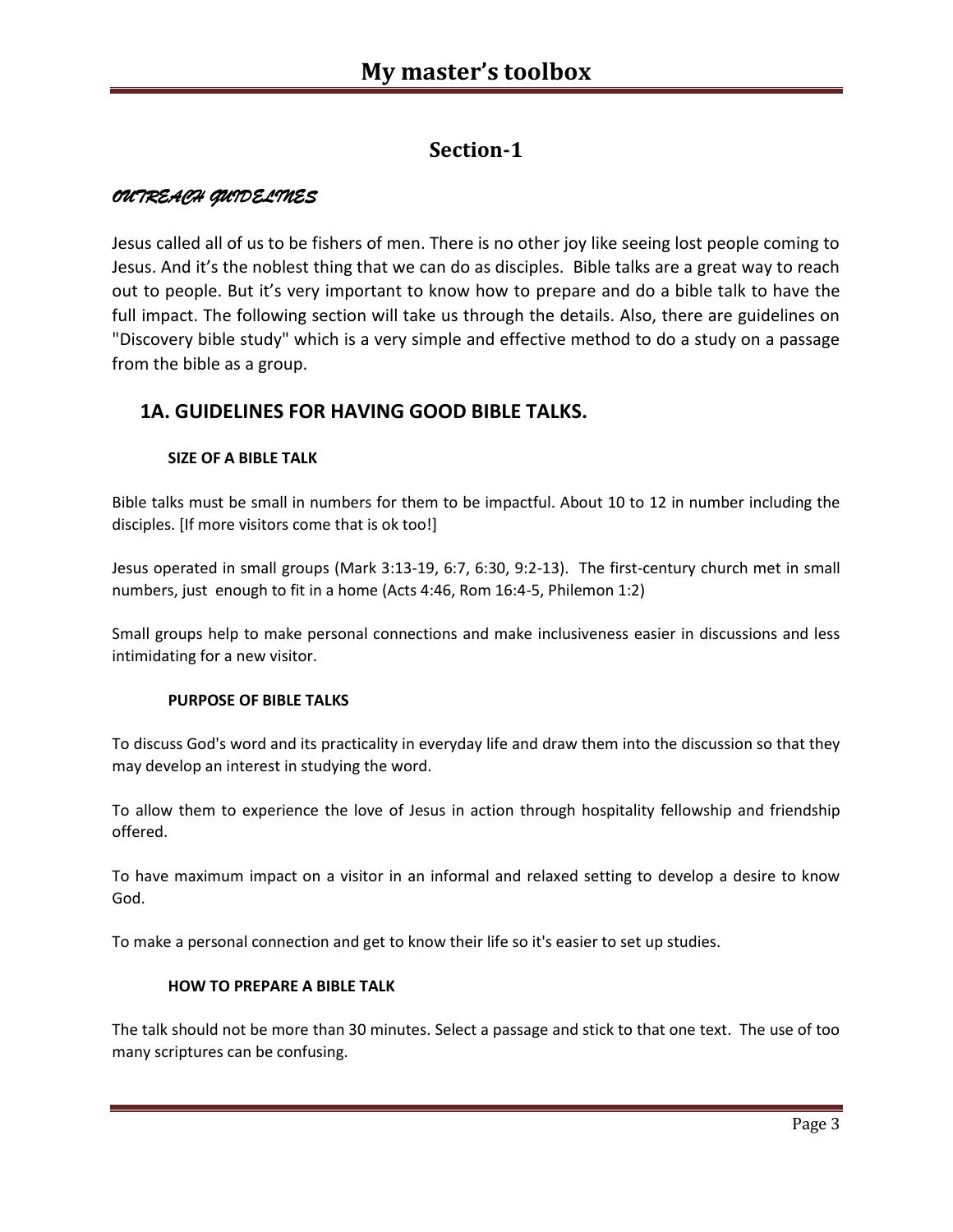Have an opening question that can get the discussion started that is not necessarily spiritually inclined but can connect to the main idea of the passage.

Identify the big idea in the passage. Study passage thoroughly to identify that and stick to it. Don't deviate from the main idea.

Design questions around the main idea to draw out a response and discussion. Make the questions clear, useful, and relevant to the group. Questions produce discussion, preaching kills discussions. Ask open-ended questions.

Questions can be formed around these three types

**Interpretation –** what is happening in the text. Focus on the setting, the people involved, the story/plot emotions involved, what is this passage saying about God, what is this passage saying about people[us]

**Application –** how does this apply to us. What is this passage talking about you, Bringing it alive to our world and life. Share about yourself.

**Contemplation –** Is this important to my life, why should I do this? What has stopped me from doing it? How do we justify not doing it, talk about excuses.

When concluding give them a charge. Recap the main question and answer it with the main idea.

#### **SETTING FOR A BIBLE TALK**

A home is a good setting. If not you can use a place that is made comfortable with chairs etc. Sitting in a circle is ideal.

Create a warm friendly atmosphere where they feel welcomed and relaxed.

Provide snacks and refreshments that can be put out beforehand or after the talk.

Keep some casual games going before the discussion starts.

Make sure the visitor is introduced to those present. [You could ask everyone in the Bible Talk to introduce themselves as you start the Bible Talk]

Prepare Christians in advance to participate in the Bible Talk and encourage them to answer vulnerably, to help the visitors also to feel comfortable to share.

After the Bible Talk is over, plan to set up an individual time for a Bible study with each visitor according to their availability.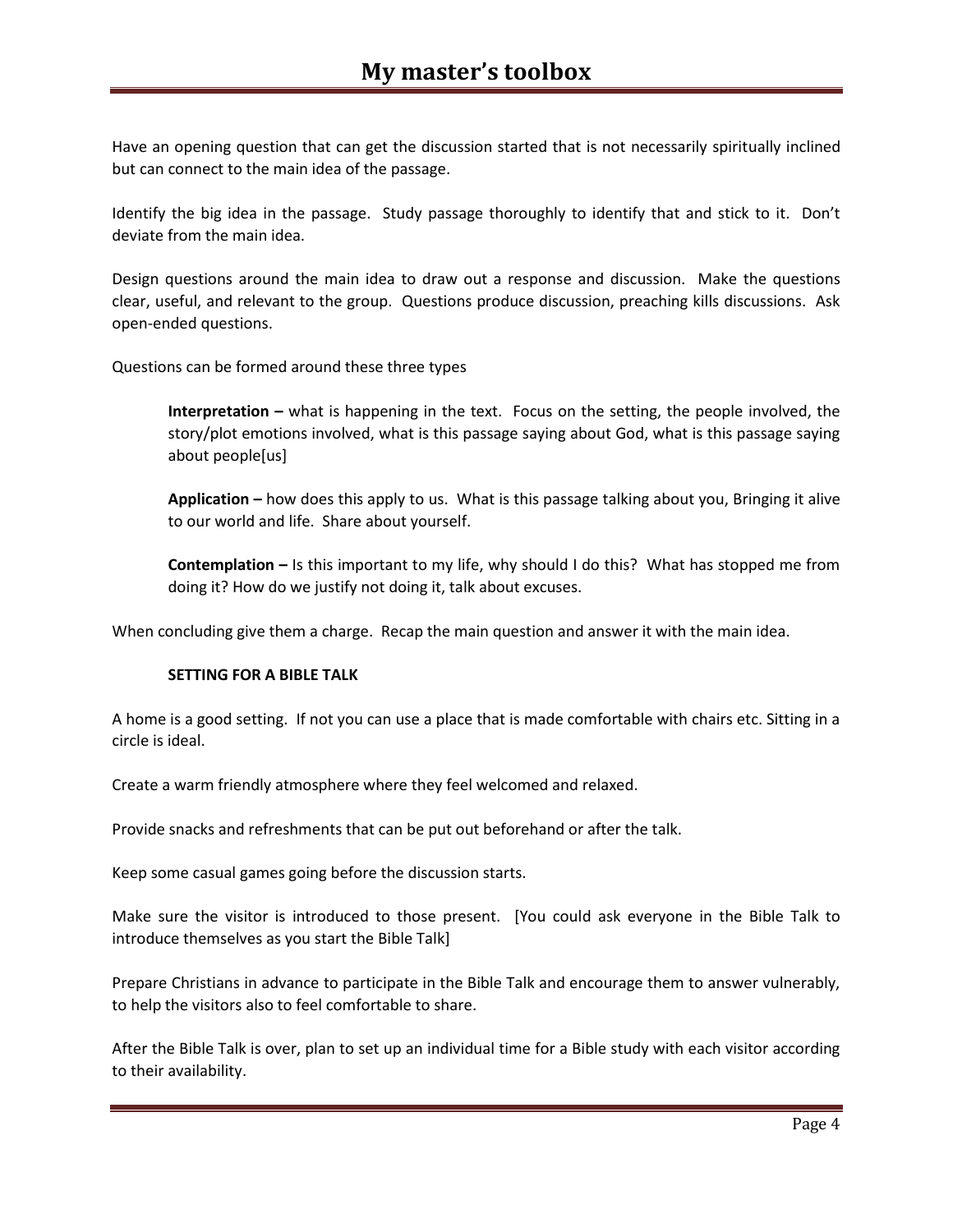# **1B.BIBLE TALKS VS DEVOTIONS; THE DIFFERENCE**

In our congregation, these two terms were widely used to differentiate between two unique midweek meetings that were conducted in yesteryears. Every disciple was expected to attend both the meetings without fail apart from the Sunday service. Even though the English meaning of these words and the context of how we use them differs to some extent, the following table gives certain differences of both, the way it is used in our congregation.

| No.            | <b>Particulars</b> | <b>Bible Talks</b>                       | <b>Devotions</b>                   |
|----------------|--------------------|------------------------------------------|------------------------------------|
| $\mathbf{1}$   | Definition         | Meetings conducted to meet the           | Meetings conducted to meet the     |
|                |                    | needs of those who are not part of       | needs of those who are part of     |
|                |                    | our congregation/movement                | our congregation/movement          |
| $\overline{2}$ | <b>Members</b>     | Members / Disciples are encouraged       | Members are encouraged to get      |
|                | Expectation        | to bring at least one new friend         | direction from the message         |
|                |                    | (visitor) to this meeting                | delivered by the leader of the     |
|                |                    |                                          | group to meet the needs of the     |
|                |                    |                                          | group                              |
| $\overline{3}$ | Place /            | Place and ambiance must be chosen        | Generally, the disciples' houses   |
|                | Ambience           | to make the visitors feel special. Can   | are chosen to conduct devotions.   |
|                |                    | be anywhere indoor or outdoors like      | The goal is to edify relationships |
|                |                    | on a college campus Circular             | and encourage learning from one    |
|                |                    | seating or an informal setting is better | another in these devotional        |
|                |                    |                                          | settings.                          |
| 4              | Opening /          | Not necessary as the people who visit    | It is a good practice to do.       |
|                | Closing            | may be from different walks of faith.    |                                    |
|                | Prayer             |                                          |                                    |
| 5              | Introduction       | As many new people are expected, it      | As most of them know one           |
|                |                    | is generally started with everyone       | another, any new person is         |
|                |                    | introducing their name, job, and         | introduced during a good news      |
|                |                    | answer to a question which the leader    | session or the welcome done by     |
|                |                    | asks pertaining to his sharing.          | the group member.                  |
| 6              | Game               | It is encouraged to start with a game    | Optional.                          |
|                |                    | as an ice breaker                        |                                    |
| $\overline{7}$ | Good news          | As a question is asked in the            | Optional but encouraged to have    |
|                |                    | introduction, this can be avoided        | this as good news can build more   |
|                |                    |                                          | faith.                             |
| 8              | Message /          | The leader keeps in mind to engage all   | The leader understands the         |
|                | Sharing            | to participate and ask different         | needs of the group, chooses a      |
|                |                    | suitable questions to draw his           | passage from the Bible, and        |
|                |                    | concluding idea. So more of a            | encourages everyone to imitate     |
|                |                    | question and response meeting            | Christ and follow God's word.      |
|                |                    | choosing some generally easy to          |                                    |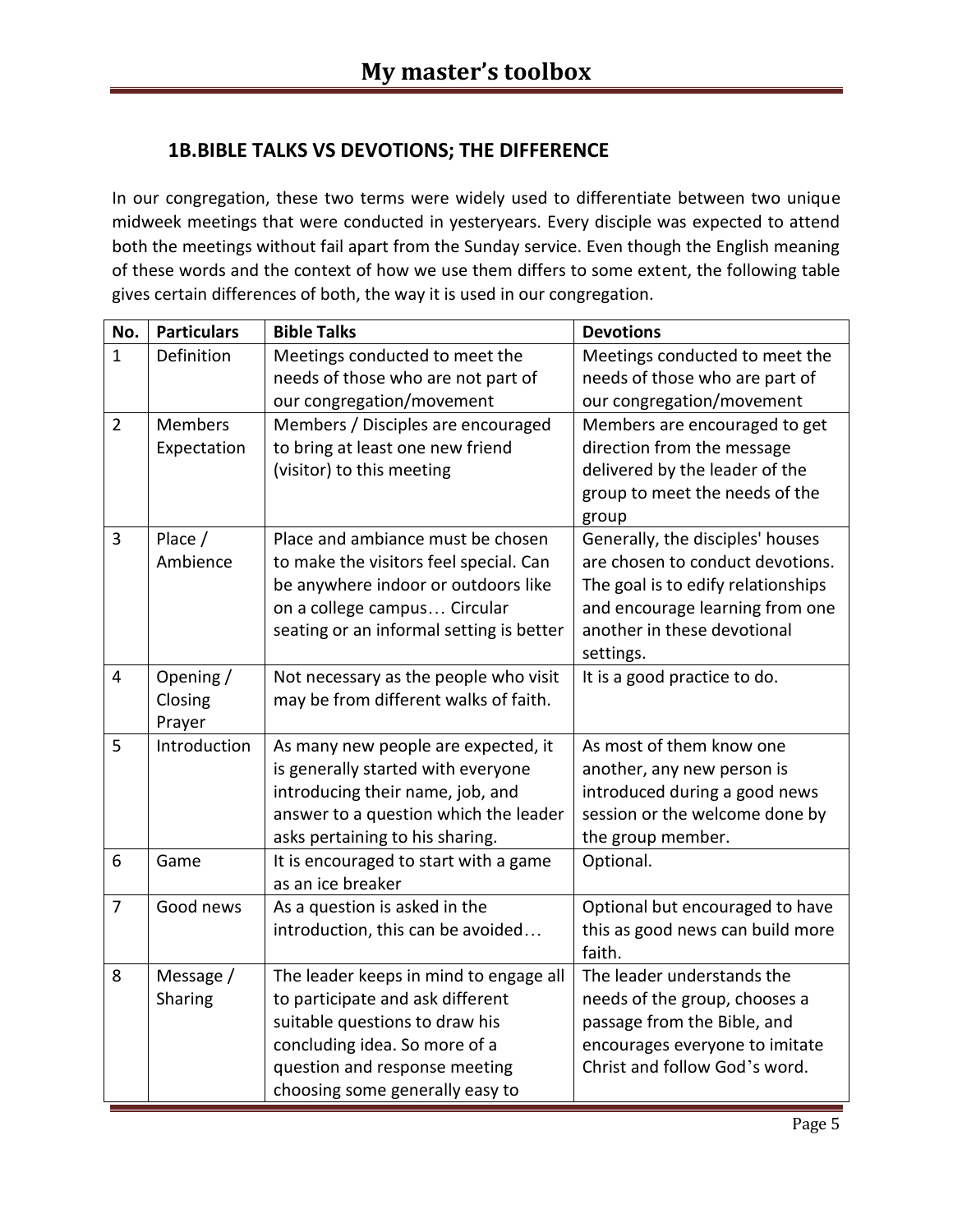|    |              | understand parable or a story from                                    |              |
|----|--------------|-----------------------------------------------------------------------|--------------|
|    |              | the Bible                                                             |              |
|    | Snacks       | Good to have                                                          | Good to have |
| 10 | <b>Focus</b> | On winning over the trust and interest   On knowing the needs of your |              |
|    |              | of a non-believer.                                                    | members      |

Both Devotionals and Bible talks have three things in common- they cater to small groups and they should be short (max 40 minutes only) and lastly, they include the element of warm fellowship and genuine interest in listening to one another.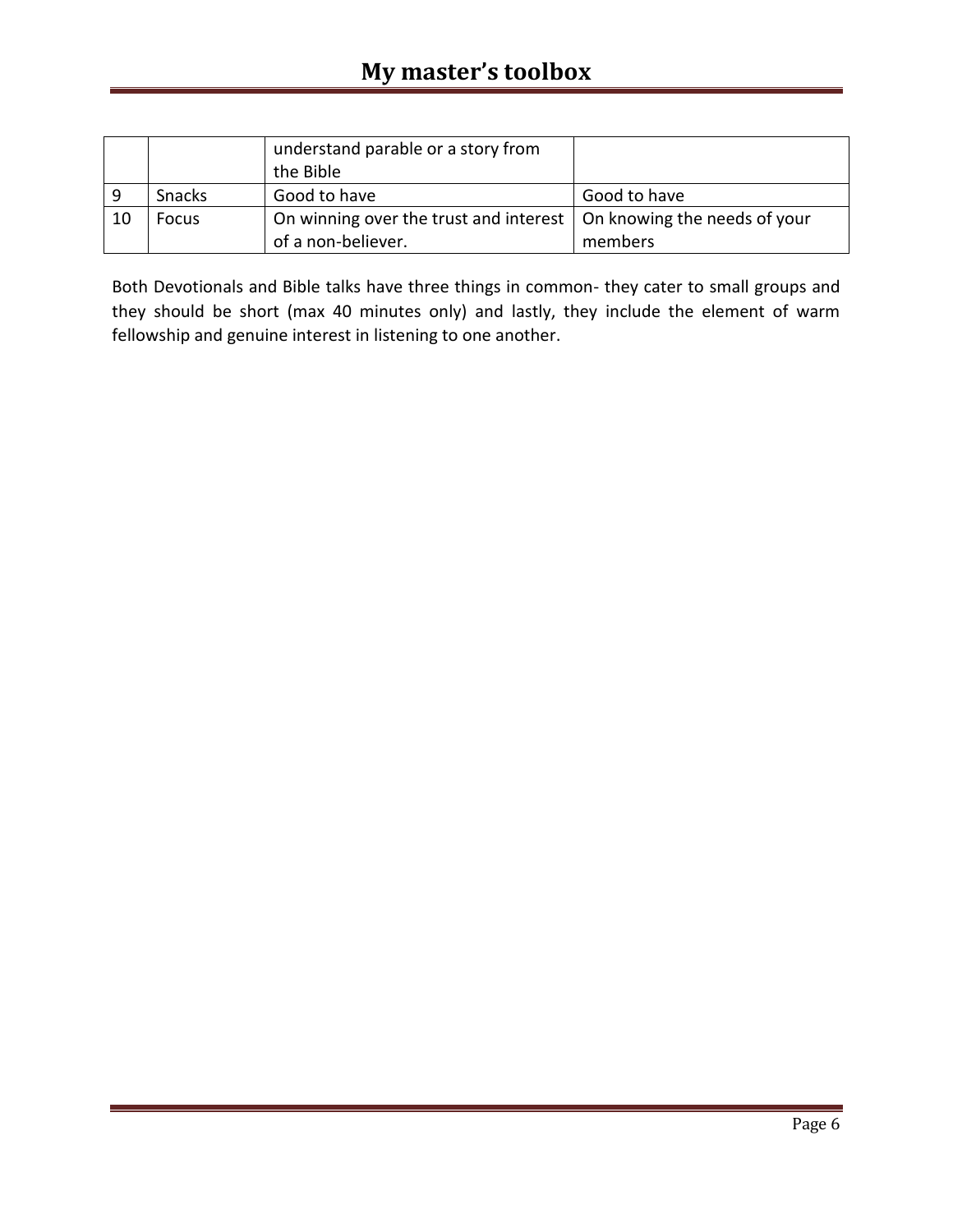# **1C. "DISCOVERY BIBLE STUDY"**

**Discovery bible study is the simplest way for anyone in a bible study group to conduct an effective bible study. This method will help everyone in the group to participate by asking specific questions.**

**Questions Are the Key.**

#### **Connect:**

How did God show up in your life this week?

What are you thankful for?

What is causing stress in your life right now?

Were there any lessons you applied or shared?

Did you follow through on your "I will" and "I will tell" statements?

#### **Discover :**

Read the passage

Ask one person to read the passage aloud

Close the bible Have someone retell the story in their own words. Ask if Anyone has anything to add to the story?

#### **Discuss:**

What does the passage say? ( Repeat it in your own words ) What does the passage mean? ( What does it tell us about God? About people? Or relations

between God and people?) What did you like in the passage? Why?

#### **Apply:**

How can I apply this passage to my life this week?

What specifically will you do differently this coming week? ( everyone should have a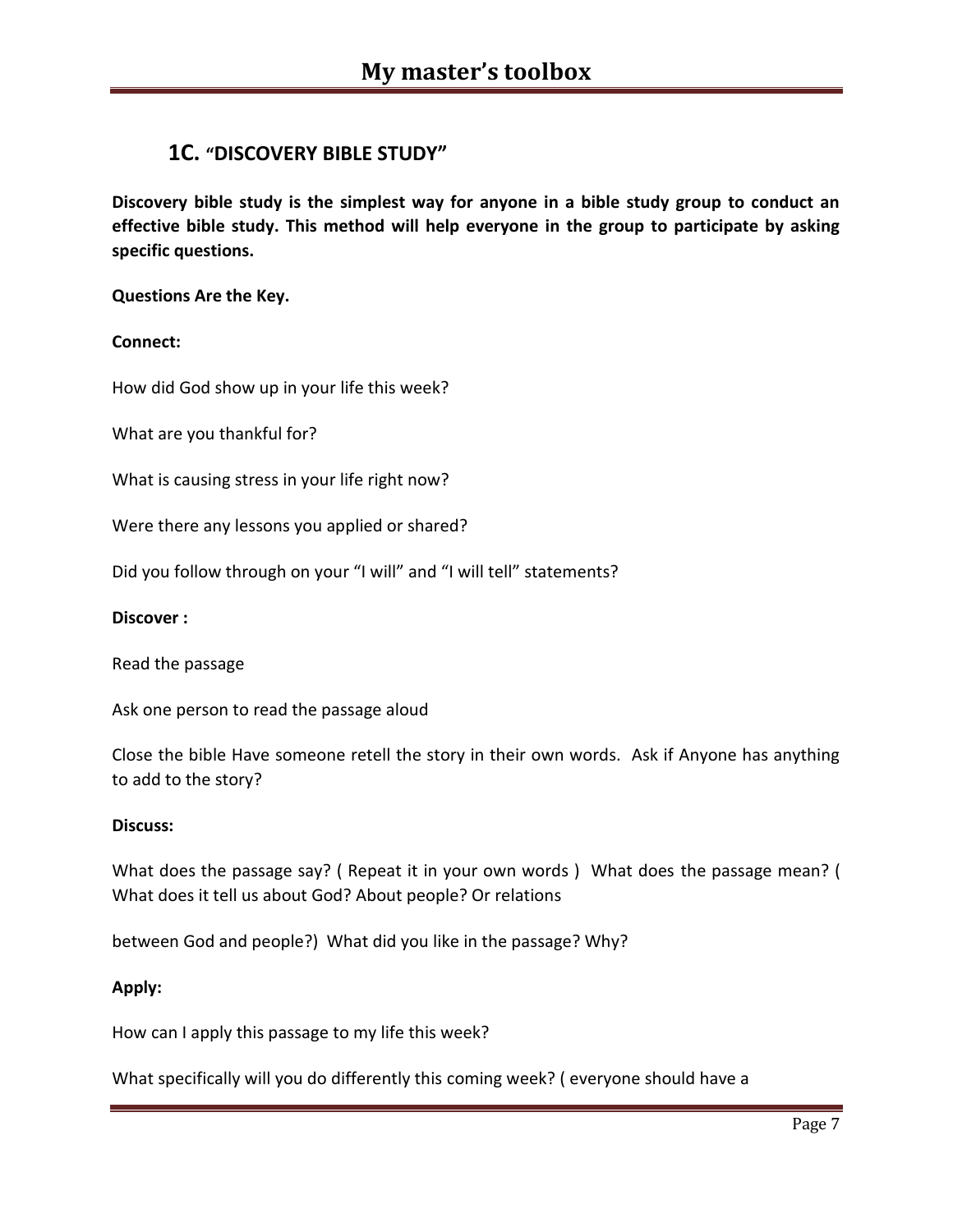practical "I will" statement.)

Multiply: How can we help one another in our group?

"With whom will I share this Passage this week?"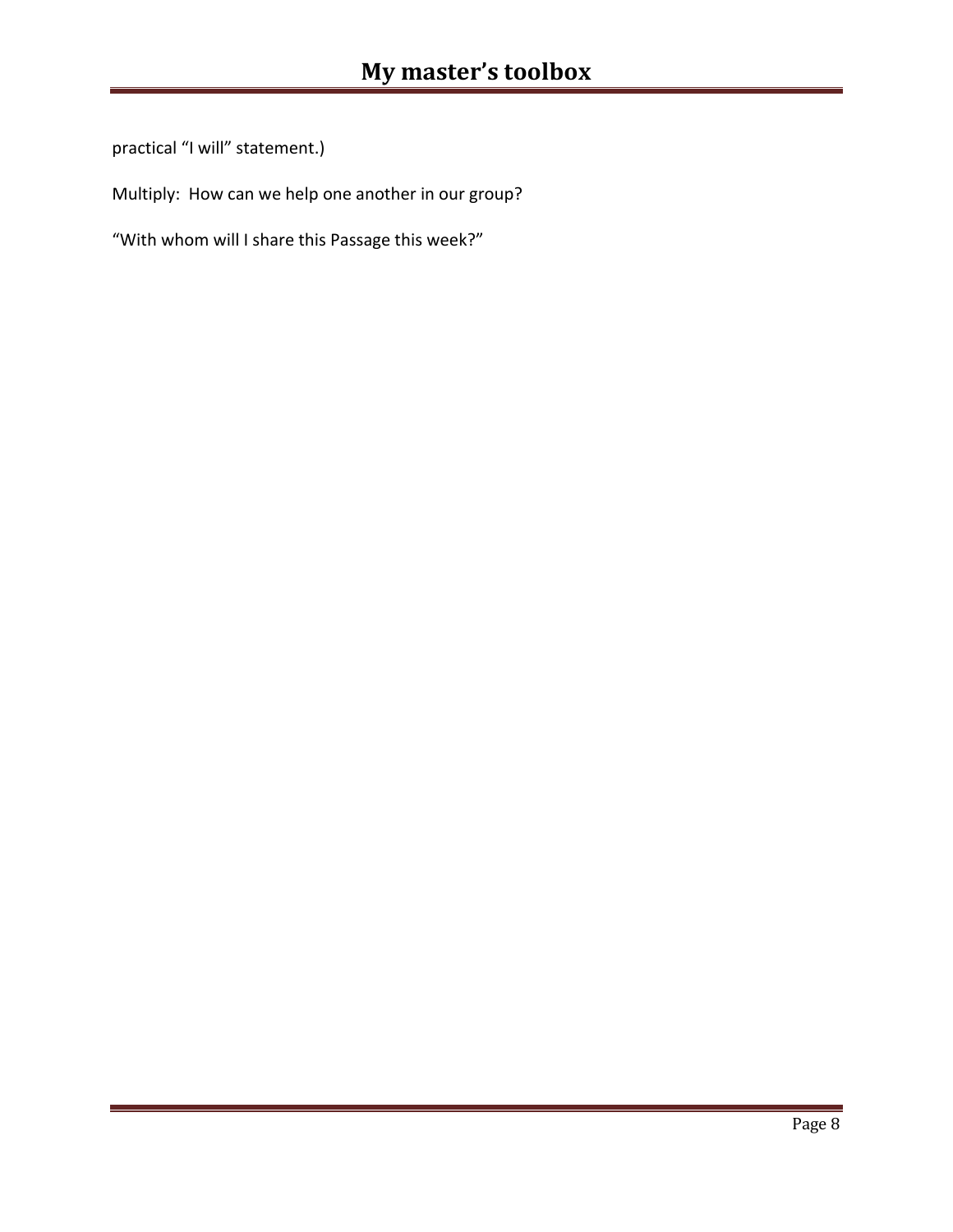# **SECTION-2**

# *MATURING IN CHRIST*

Just as it gives us tremendous joy to see a baby growing up and start walking on his own and taking care of his needs, it also gives us the joy to see the young disciple of Jesus growing up in his understanding of our Lord Jesus and the bible. The best way to see the great commission fulfilled is when the new disciples start helping others. This has a double impact on helping self and others. Discipling and counseling are the best ways to help people grow when it is done properly with the right motives. These biblical principles are seen throughout the bible and we can learn them better from Jesus and his disciples. These are not only useful for helping young Christians but also useful for helping the older ones to grow into the likeness of Jesus. The following section helps us to understand the purpose and effects of discipling and counseling in-depth and the various aspects of these biblical principles.

# **2A. DISCIPLING & SANCTIFICATION; ITS SIGNIFICANCE.**

What is discipling?

Why do we need discipling?

How do we need to disciple one another?

In the world, we lived for several years independently. Even though we didn't publicly proclaim it our mindset was something like this "It is my life, my rules so don't tell me what to do!"

We saw the result of it, our life was going in a path of 'ever-increasing wickedness'! By the grace of God, we are saved now but we must be careful how we live this life for Christ our Lord. Can we live a Christian life alone and independently? Not at all!

**God has given us 3 primary means to sanctify ourselves.**Sanctification is the process of making every disciple be set apart for God and His service and transforming them into the image of God.

## **1. DISCIPLING IS TRAINING TO BE LED BY THE SPIRIT**

**1 Peter 1:2** who have been chosen according to the foreknowledge of God the Father, through the **sanctifying work of the Spirit**, to be obedient to Jesus Christ and sprinkled with his blood: Grace and peace be yours in abundance.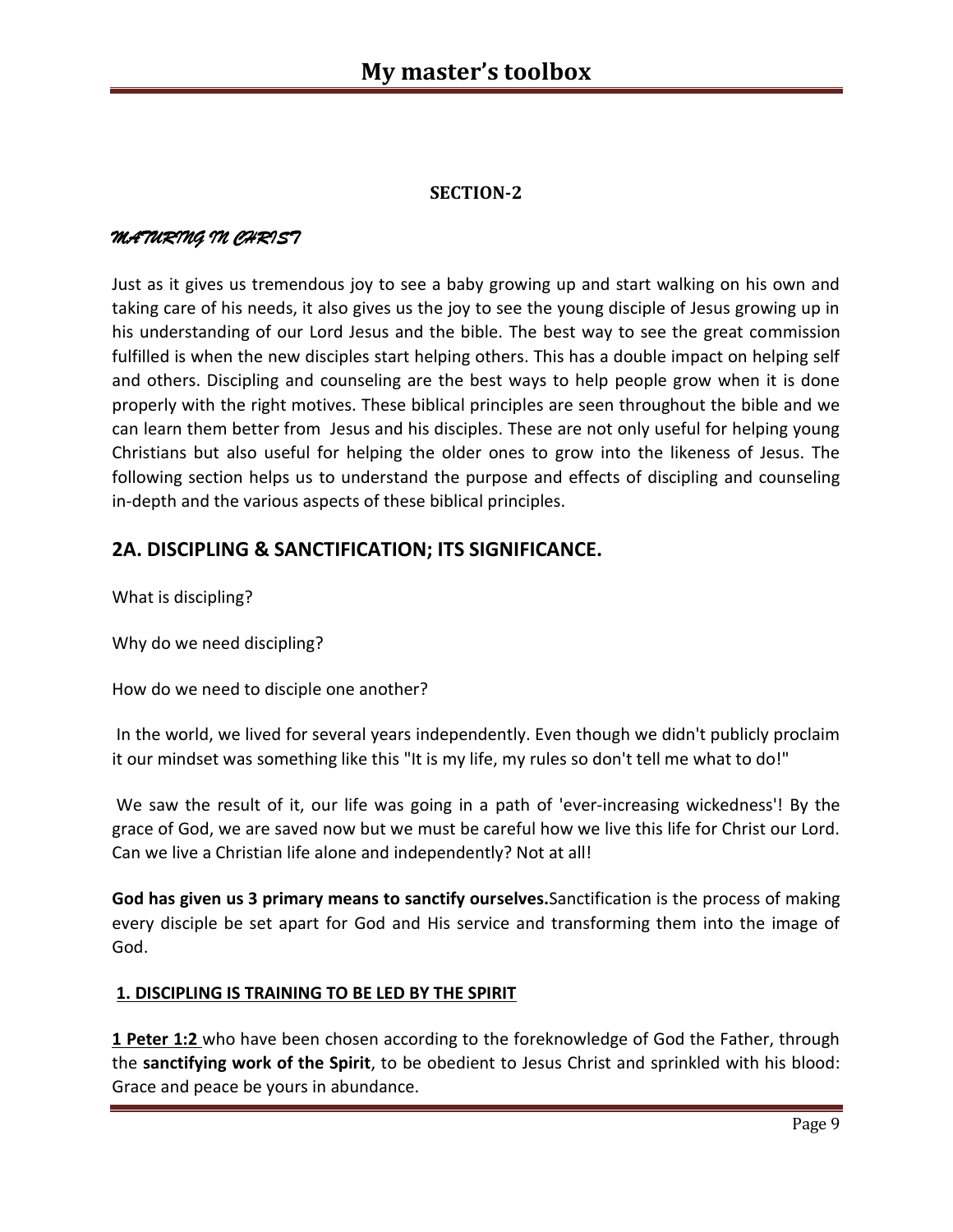**Sanctification** - is the work of the Holy Spirit. He does that in person by dwelling in us and directing us daily. Our role is to listen to his promptings and surrender to His will moment by moment.

# **2. DISCIPLING IS TRAINING TO BE LED BY THE WORD**

John 17:17 Sanctify them by the truth; your word is truth.

John 15:3 "Already you are clean because of the word that I have spoken to you"

Word of God is used to sanctify us. So another aspect of discipling is to train the disciples to be led by the Word of God.

## **3. DISCIPLING THROUGH PERSONAL INVOLVEMENT**

God also has established the Church - the body of Christ, the temple of the Holy Spirit to help us in this journey. Just as in the body every part is needed for each other, in the body of Chris, the Church, we need each other throughout our lives.

So Christian life is not independent but an interdependent life.

## **GOAL OF DISCIPLING**

Paul spoke about how he did it in Colossians 1:28,29 He is the one we proclaim, admonishing and teaching everyone with all wisdom, so that we may present everyone fully mature in Christ. 29To this end I strenuously contend with all the energy Christ so powerfully works in me.

What was the goal Paul had in all that he did for people? Present everyone fully mature in Christ!

This is the goal of discipling.

## **Change of Role in Discipling**

Discipling someone has similarities to parenting. When children are small they are fully dependant on the parents, but the right parenting is focusing the children to have their own identities and helping them to grow up as mature adults. The relationship stays life long but the influence will keep changing as children grow up.

Similarly in discipling, our role has to evolve as the disciple matures in Christ.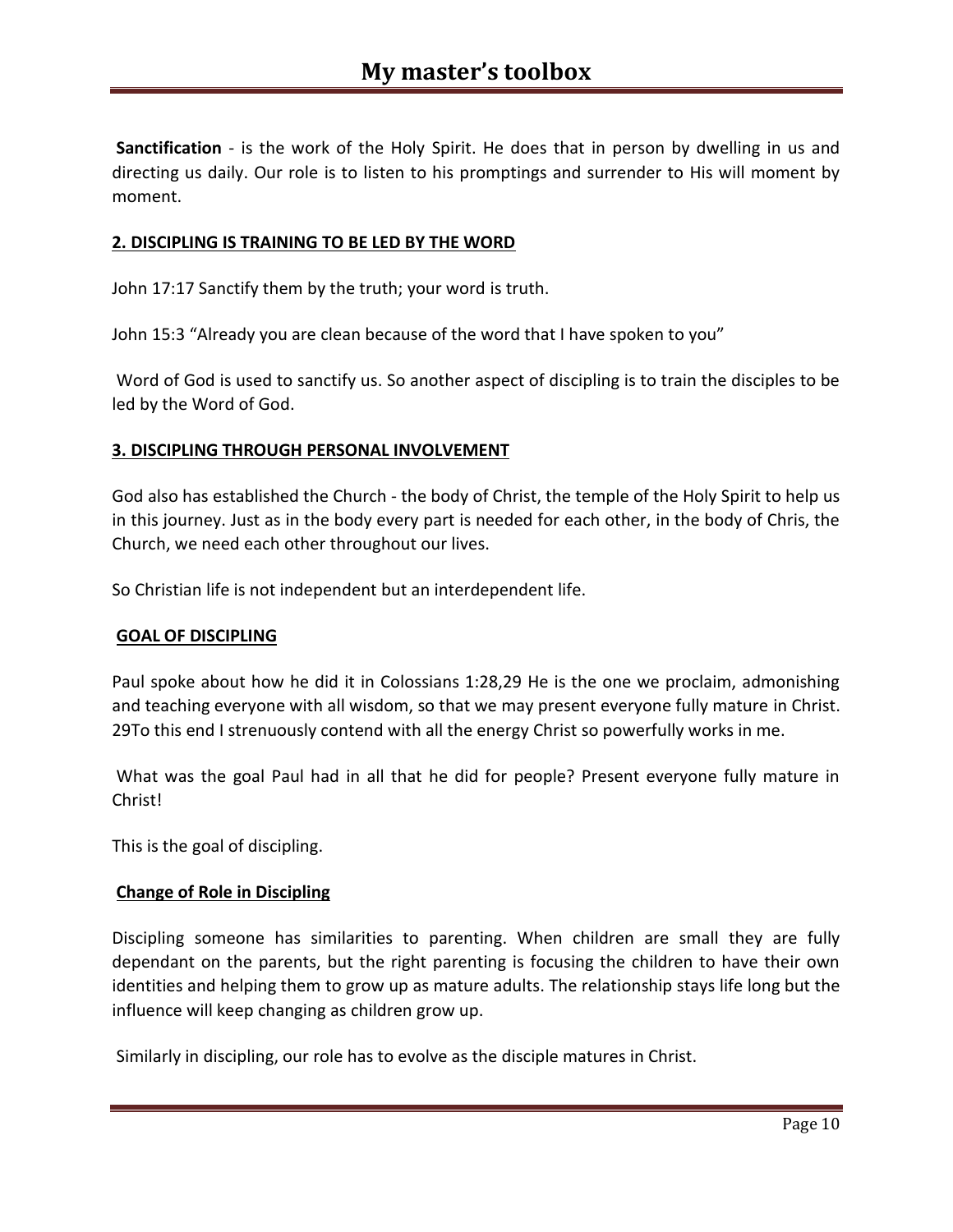**Begin as Teacher**

**Usually also Advisor**

**Sometimes a Counsellor**

#### **Always a Friend**

A young Christian needs discipler to be a teacher and an advisor and sometimes to be a counselor and always a friend.

They need instruction on how to live a new life. They need guidance on the application of principles learned in studying the Scriptures for their discipleship in daily life.

Like young Christians, new leaders of groups need to be taught and trained by older leaders. the singles who are getting married and newly marrieds by those who are already married, new parents, by experienced parents, new staff, by older staff.

At a certain point, the relationship moves from Over/ Under to more of an advisory role maturity dependent, not the time or age-Dependent

In that case, the discipler primarily is an advisor, but also teaches, sometimes counsels, and remains as a friend as well.

Paul's advice to Timothy when he was leading people was that as a Lord's servant, he must not be quarrelsome. Even to those who oppose us, we are called to not be resentful. Rather teach them gently with the hope that God will grant them repentance.

Discipling is not easy because some of them may not follow your teaching and advice sometimes. But it is so important to guard our hearts that we don't allow any resentment to enter into us.

We must remember we are not here to change the person all alone with our knowledge, understanding, and experience. We are only one of the channels of God and God is the one who has the power to grant them repentance.

The most important part of discipling is to pray for those whom you discipling, surrender them to God and seek His divine help to move their hearts through Holy Spirit and Spirit to transform them into the image of God.

Study the prayer of Jesus in John 17; study the prayer of Apostle Paul in Eph 3:14-21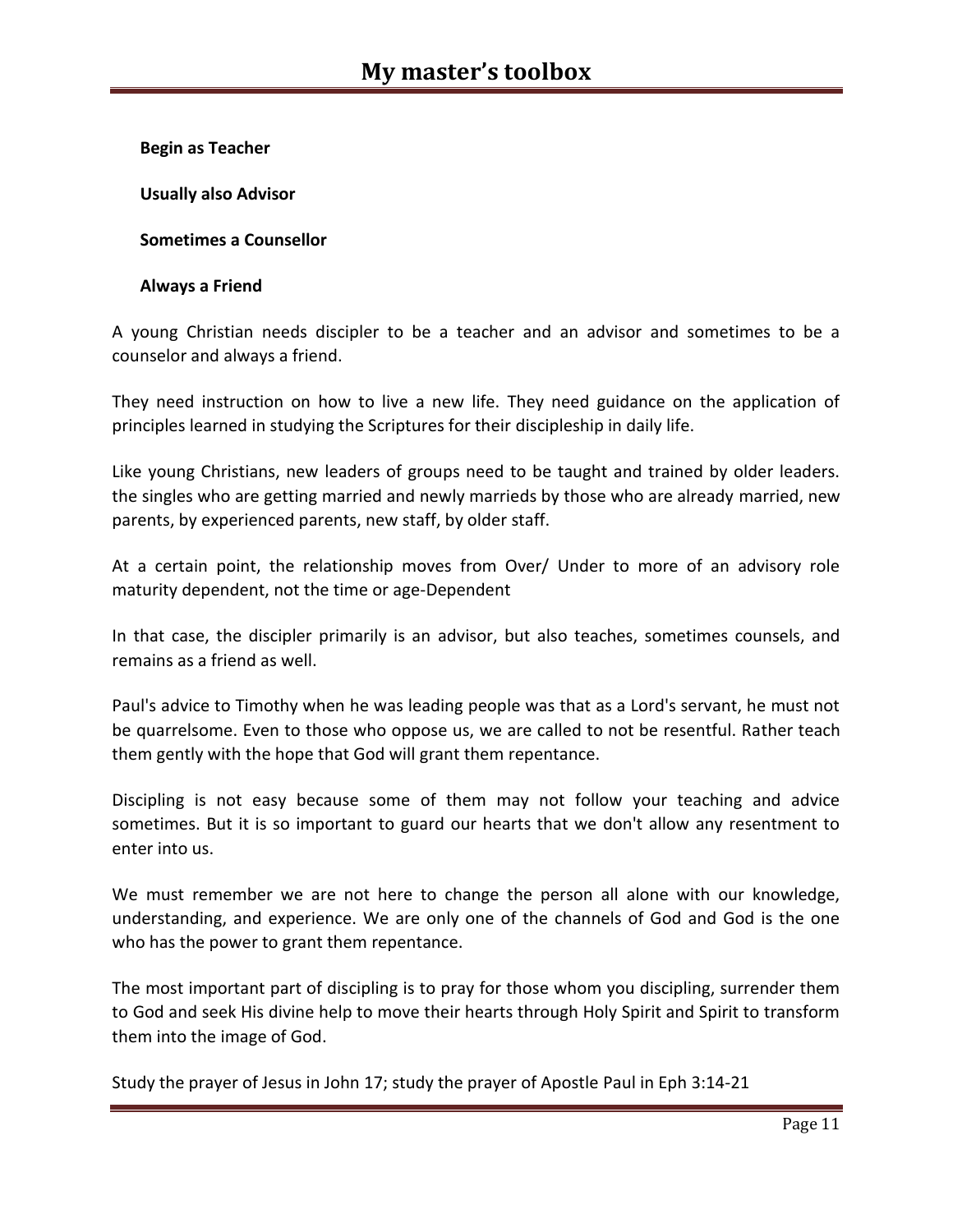# **2B**. **COUNSELLING SKILLS NEEDED FOR LEADERS**

*LEARNING FROM JESUS*

#### IN NUTSHELL

*(These bullet points are explained in detail in the article/lesson below)*

#### **COUNSELLING SKILLS NEEDED FOR LEADERS BASED ON LESSONS FROM JESU**

**Listen (As Jesus Listens)**

**Be a humble listener Hold your judgment long enough to listen and understand fully Listen for lies Ask Questions (Jesus did) The solution-focused question. Future-focused questions Obvious Questions Information Seeking Questions**

#### *UNDERSTAND THE ABOVE POINTS BY GOING OVER THE STUDY BELOW*

#### **Luke 2:46**

*After three days they found him in the temple courts, sitting among the teachers, listening to them, and asking them questions.* 

Jesus is amazing. Even as a 12-year-old, he astonished others. The following article about counseling skills required in leaders is based on insights of a 12-year-old Jesus.

Every Christian leader should have a passion for counseling and be constantly learning from the Master Counselor himself, Jesus.

Let's learn a few lessons from him as a 12-year-old!

#### **Jesus Listens**

His parents were confused...where is Jesus? They were on their way home after an exhausting festival time in Jerusalem and Jesus was nowhere to be found. So after a few days of searching, they found him, sitting with the smartest guys of the city - the elders. He was listening to them,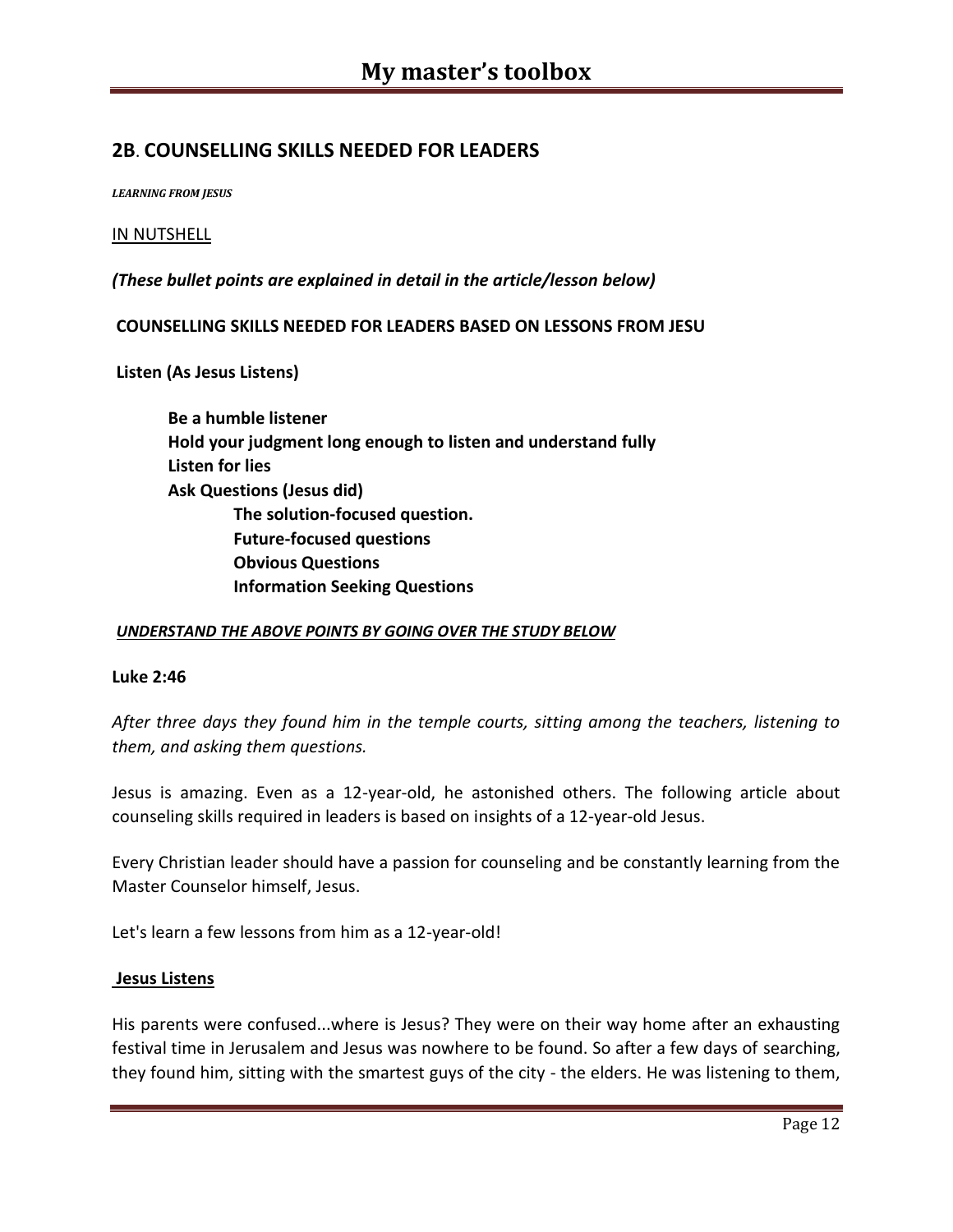asking questions, and growing in his understanding of the human condition, and it astonished his parents. Let's examine Jesus and learn how to better help each other.

# *Be a humble listener:*

Take a position of "not knowing" when others are speaking. Be curious in your heart to hear the perspectives of another's world. Don't prepare your responses as another is speaking. Clear your mind and heart out, so you can bring in your friend's story and learn their perspective on the problem.

# *Hold to your judgments long enough to get to the heart of the matter:*

Too often we quickly respond to others' sharing and cut off their ability to fully share their heart. When you hear something that bothers you or something that may not be right, hold off your comments and allow them to continue to speak. Park your judgments.

# *To answer before listening— that is folly and shame.* **Proverbs 18:1**

Give your friend the safe & confidential space to dig down and remove some of the depths of their heart. You'll be surprised at how much more you will learn when you park your judgments and continue to listen. Once your friend has had enough time to share, then you may respond with a question like, "Tell me more" or "Can you help me to understand what you just said?" There will always be time later, to share your thoughts and a helpful Scripture to correct what you've heard.

## *Listen for lies:*

Often, we get into our dysfunctions by believing lies and structuring our lives by lies. In psychology, those lies are called cognitive distortions. Christians know them as lies and we know where they come from - our enemy, Satan. But a good listener picks up on lies and can *gently* confront those lies.

When we are personally sensitive to the Word of God, we're able to hear how lies hurt our friends' lives. We can say, "Wait, What?" or "Can you help understand what you just said?" Listening for and clearing up deceptive lies can be of great benefit to others. The Word of Truth is a powerful antidote to the lies of Satan.

## **Jesus Asks Questions**

Why are questions so important? Why can't we just tell each other what to do? Here are a few benefits of asking questions: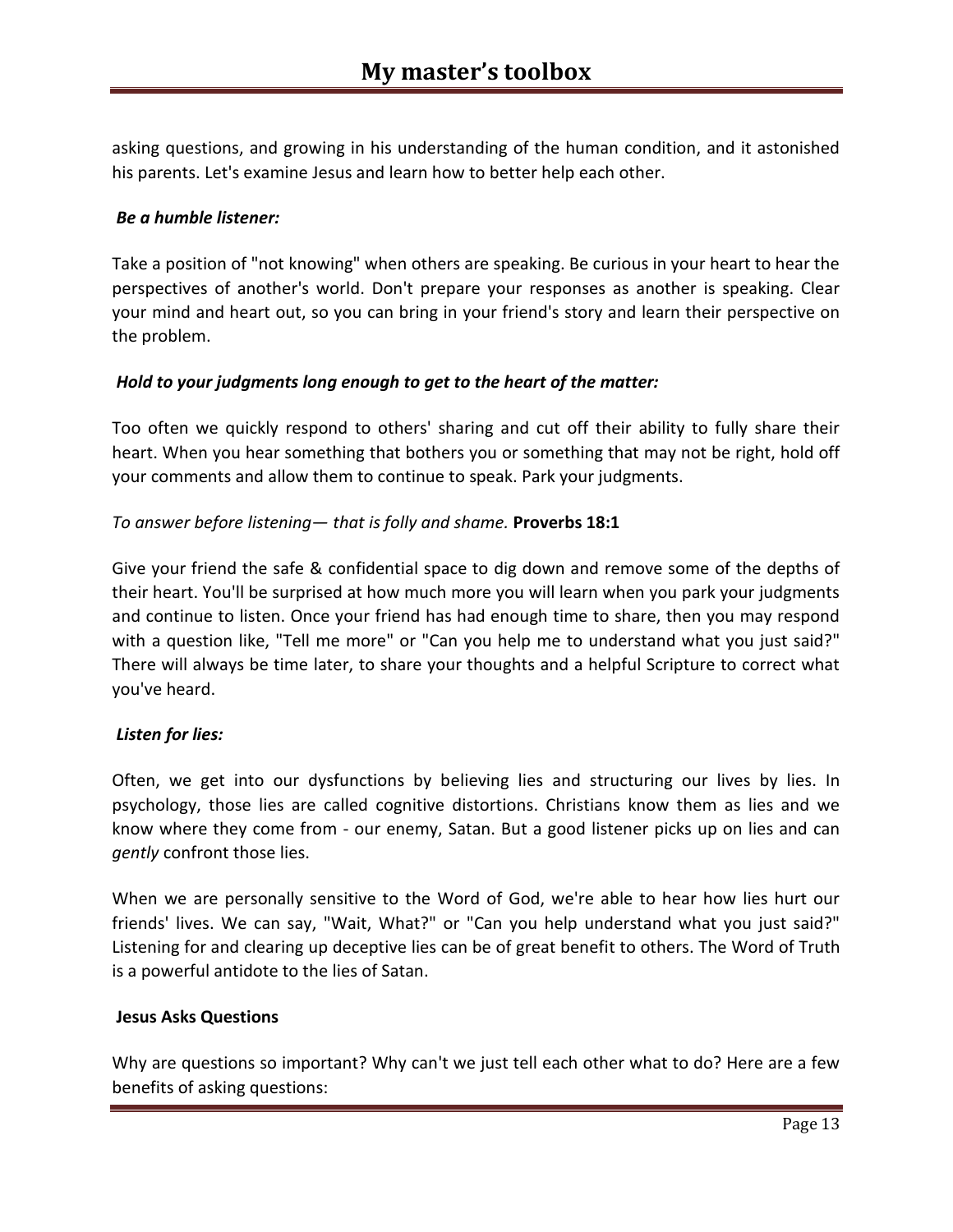Questions create an open dialogue

Questions examine our hearts, attitudes, and motives

Questions allow people time to respond less defensively

Questions help us focus on God

Questions lead to more positive and sustainable change

## **Examples of the many kinds of questions Jesus asked:**

## *The solution-focused question***.**

Thousands were following Jesus to hear his teachings - they had gone days without food and were hungry. Jesus, as always, had compassion and wanted them fed. He asked his disciples to feed them and they (like us) only saw the problems inherent in feeding so many. They focused on the problem (*that would take a year's wages*!). **Mark 5:37**

Jesus on the other hand focused on the solution. *"How many loaves do you have?" he asked. "Go and see."* – **Mark 6:38**

## *Future-focused questions*

Jesus thinks of solutions. Ask questions that consider the future – future-focused questions that seek solutions.

Jesus considered the resources at hand. The disciples responded by finding five loaves and two fish. The rest was up to Jesus. Often if we simply think of our available resources and go after those areas, Jesus can fill in the gaps. Think resources.

## *Obvious Questions*

*At this, those who heard began to go away one at a time, the older ones first, until only Jesus was left, with the woman still standing there. Jesus straightened up and asked her, "Woman, where are they? Has no one condemned you?"* – John 8:1-11

This rhetorical question was designed to drive home a point and can lead to a needed conviction. Asking an obvious question must be well-timed and not be tinged with sarcasm. Jesus wanted this woman to fully understand his love for her, despite her sin, and used the hypocrisy of the religious leaders of the day to help him.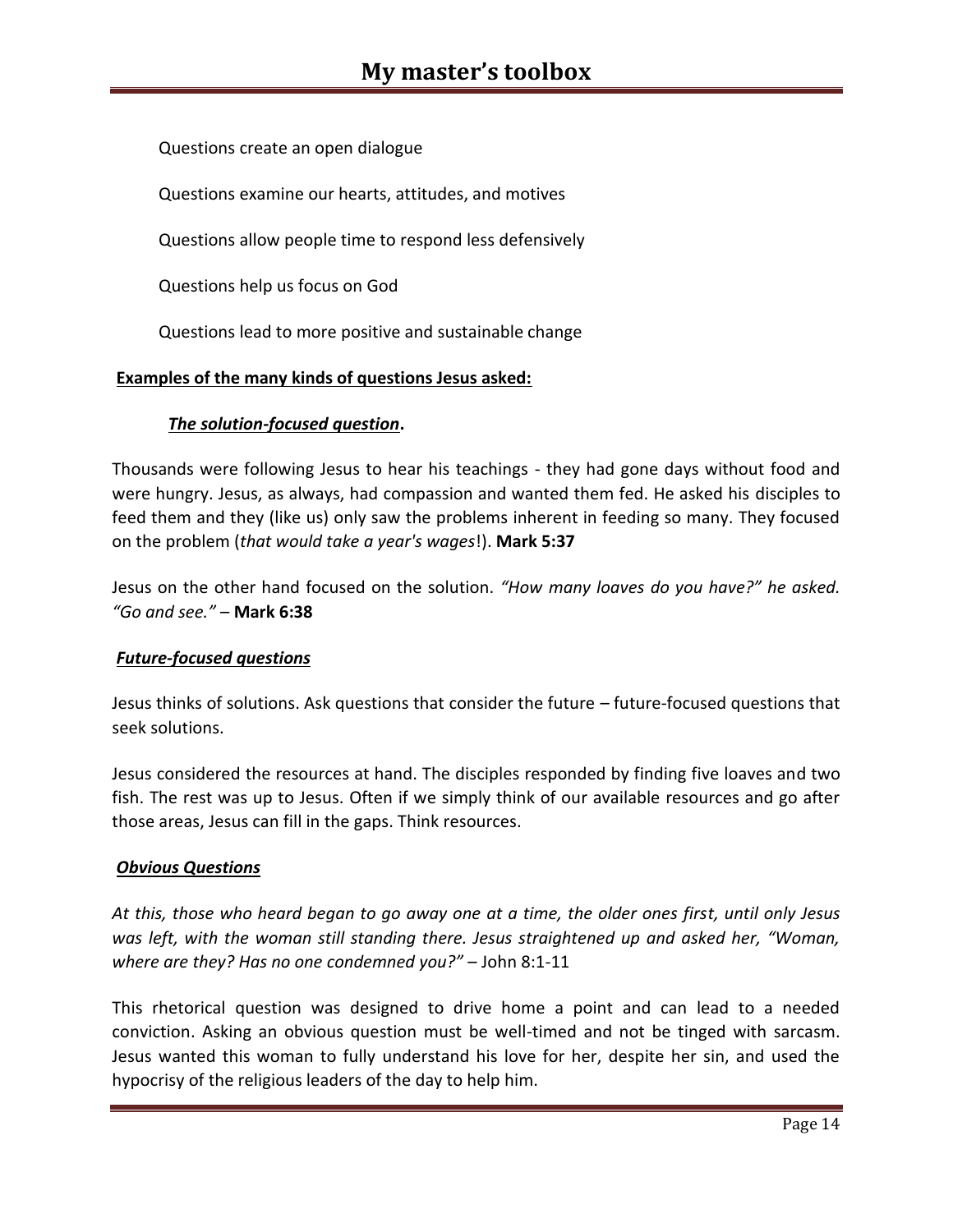# *Information Seeking Questions*

*When Jesus saw him lying there and learned that he had been in this condition for a long time, he asked him, "Do you want to get well?"* – John 5:6

Perhaps this man did not want to get well – Jesus gives us choices in every situation and we need to be respectful of this for others.

Asking questions like:

*"Can you help me understand this?"* or...*"What else?".*..or *"Can you tell me more?"*

#### WHEN TO ASK?:

When the situation is complex or you have too little background. If your friend needs to get in or emotions out or you feel they may be withholding or unaware of their feelings.

It would be a great idea to ask people for their permission before you give out advice. This does two things: first, you show respect to them, and secondly, they now own the advice since they consented to it. It is up to them to take it or leave it, as they choose.

*Additionally: Watch Dr. Timothy Sumerlin's talk on the YouTube link provided by channel Resources4life.*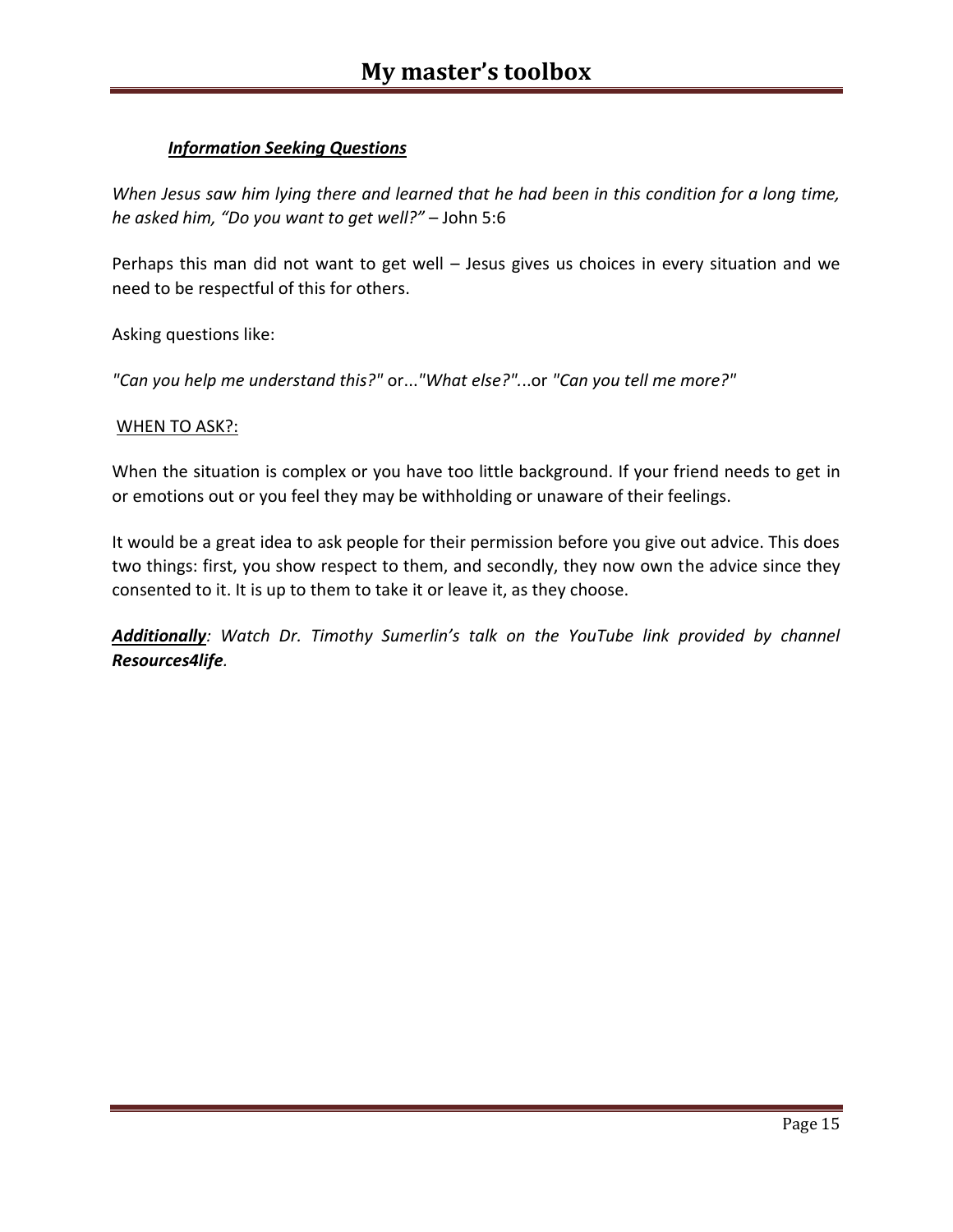# **2C. GUIDELINES FOR HELPING YOUNG CHRISTIANS**

Matthew 28:19-20 NIV

Therefore go and make disciples of all nations, baptizing them in the name of the Father and of the Son and the Holy Spirit, [20] and **teaching them to obey everything I have commanded** you. And surely I am with you always, to the very end of the age."

It is Jesus' command that the people who are baptized need to be taught continuously even after baptism.

Just like how we take care of a newborn baby, we are supposed to take care of a spiritual baby.

We need to make sure that baby is spiritually well-nourished.

For this purpose we need to;-

1. Make sure He or she has a discipler in their life who loves them & who will walk with them consistently.

2. Make sure that they are doing their basics.

A. Read Bible

B. Pray every day.

C. Pay Contribution

D. Attend meetings

3. Make sure that they are comfortable confessing their sins & sharing their struggles in their life.

4. Make sure that their questions are answered & their doubts are cleared.

5. Make sure that they have friends in the church.

6. Make sure that their **follow-up studies** are done.

7. Make sure that their gifts are used to edify the church.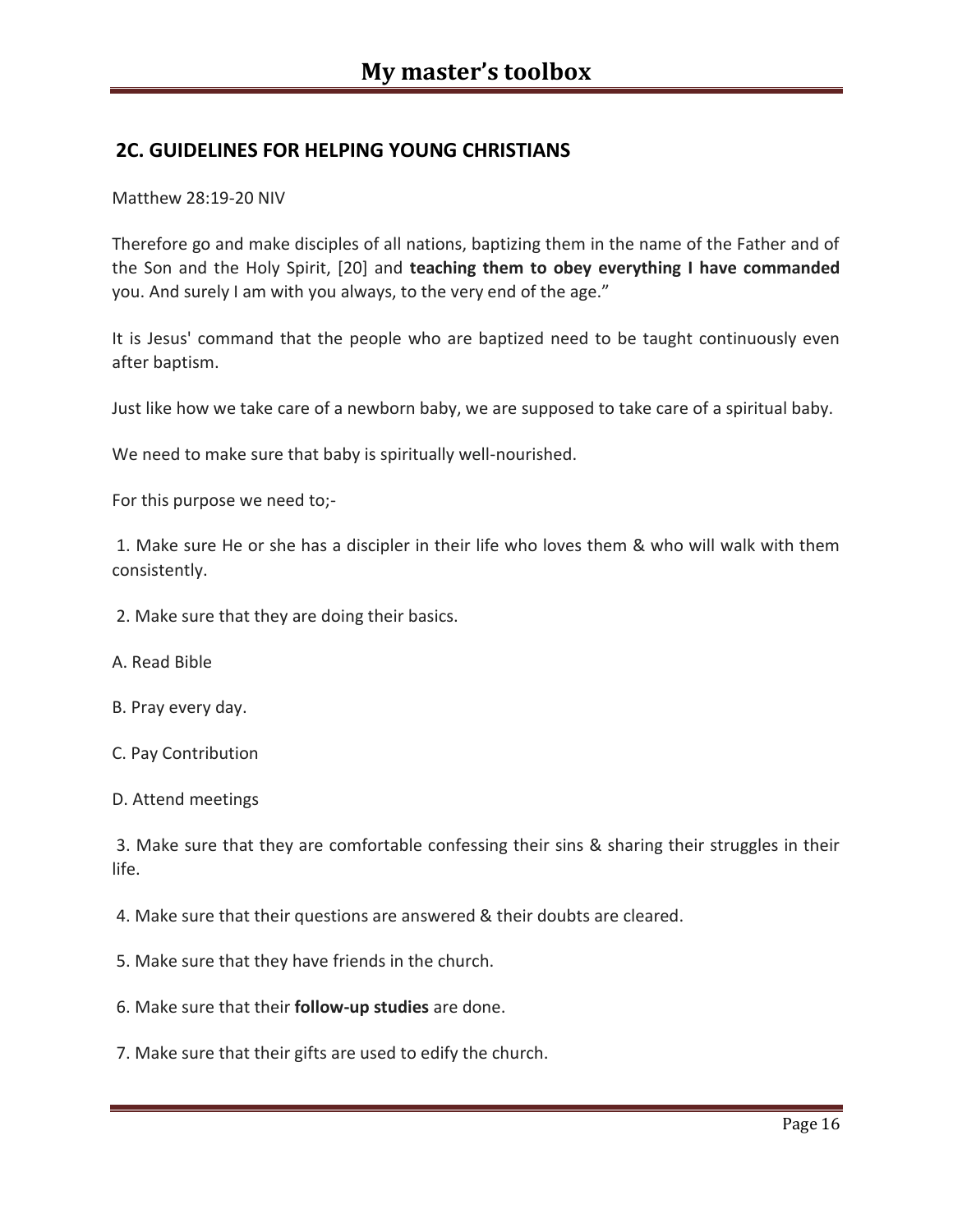# SECTION-3

Great families are an integral part of the church as they bring stability to the church. When families thrive, churches thrive. A family group leader has a big responsibility in helping the family members to connect well within the families as well as to help connect the families. For this purpose, he/she needs to make sure children get godly values and the right direction from a young age to singlehood to marriage and further. The section below throws light into aspects of helping build great families.

# *BUILDING GREAT FAMILIES(Youth and family)*

# **3A.ROLE OF A FAMILY GROUP LEADER**

#### **INTRODUCTION**

In the book of Acts, we see references of the early church meeting together in houses which we can broadly call a house church. This was a very practical and powerful practice when it came to local outreach. The house church model is also a very practically useful one in managing the needs of members, especially when the number of people in the local region increases. This model is similar to Jethro's counsel to Moses.

One or few main leaders cannot serve a large group of people effectively, which is why Jesus himself formed his first set of disciples, called the apostles and this pattern continues effectively even to this day.

Their most immediate and major role being a shepherd, the below-mentioned points help form principles and guidelines for anyone desiring to learn, grow and serve in the role of a family group leader.

The purpose of each family group is twofold: namely,

Edification within the body of Christ, his church *and* Proclamation of God's good news.

Keeping the above in mind, a Family Group Leader's role would be in a broad sense to shepherd people in the family to be able to love one another, have a learners heart to learn from God and one another, stay united despite the various conflicts that will arise as in any family and continue using that unity to serve the community in and around the family group.

## **BELOW ARE FEW IMPORTANT ASPECTS OF LEADERSHIP ROLE FOR A FAMILY GROUP LEADER TO KEEP IN MIND:**

**Leadership In God's Presence (Luke 11:1, John 5:39-40)**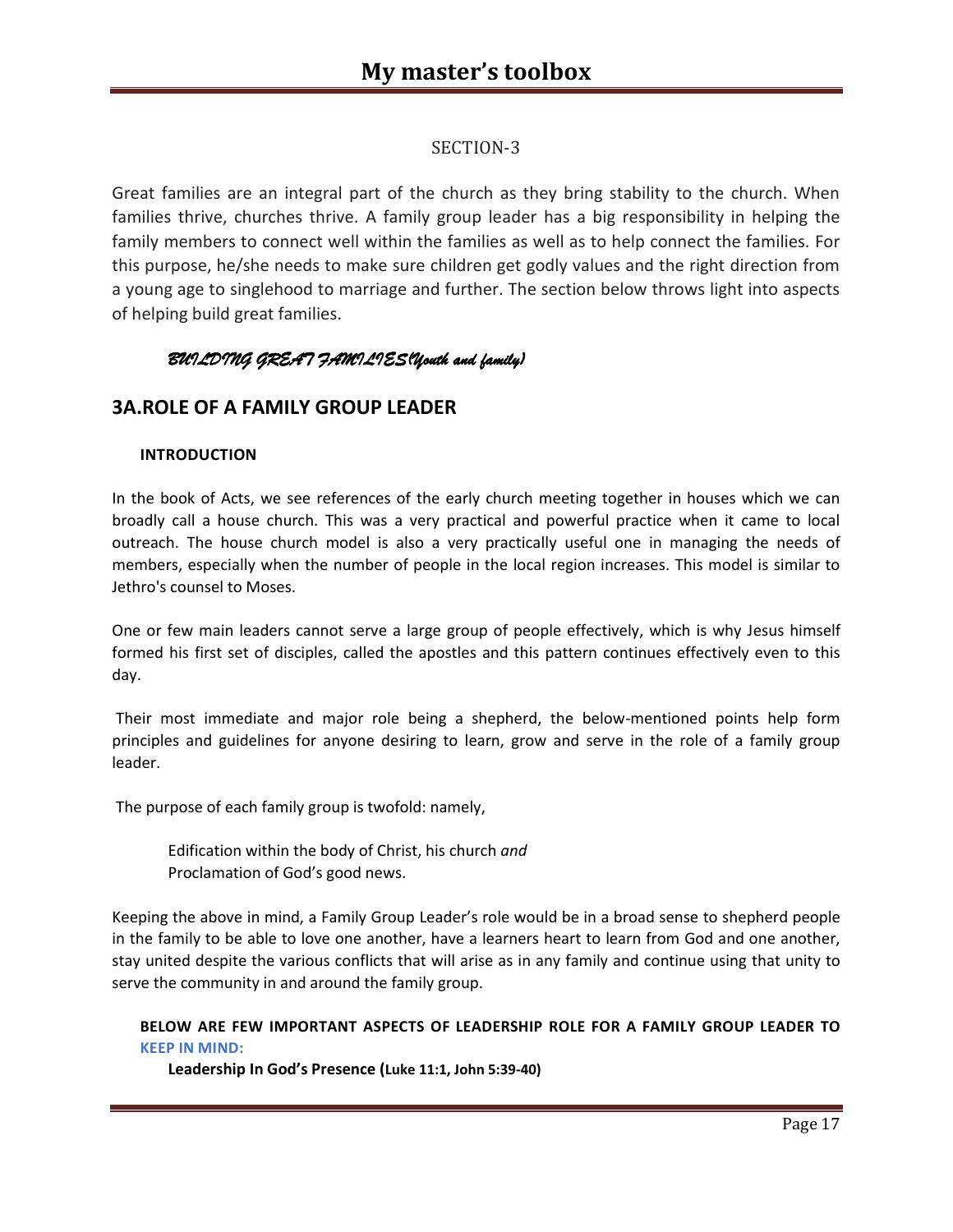This means the shepherd should prioritize a consistent walk with God in a way that understands and surrenders to God's direction in personal life and overseeing ministry.

#### **Providing for the family (John 14:26, 2 Tim. 3:16-17)**

As the head of the family, the leader should be planning about providing lessons from God's word for the spiritual edification of the family and in doing so inspiring them towards a deeper relationship with God.

#### **Delegating Responsibilities (Acts 6:2-3, Eph 4:11-16)**

FG Leaders will have to help members grow in their giftedness through delegating responsibilities as much as possible

Choose and have members appointed for various roles within the family for meeting times and other activities. Some roles within the family group

Assistant FG Leader (support as and when FG leader requires to support)

Worship Leader (Song Leader)

Admin Support (to help with executing meeting, connecting with church admin for any assistance, contribution collection, funeral support, benevolence support, etc)

Fun time facilitator (to help with birthday and other celebrations, and fun times)

Outreach facilitator (to help plan local campaigns or community service outreach events, this include caroling during Christmas)

Hospitality Facilitator (Have someone in charge of planning activities that build relationships, try and meet emotional needs of members, visiting the sick, praying for any requirements in a family, coordinating refreshments during meetings) (Matt 25:36-40, 1 Pet 4:9-10)

FG Leaders will be prayerfully asking the Lord to raise an assistant leader whom they can train and send out for ministry work.

## **Vision and Goals (1 Cor 14:40, Prov 29:18)**

FG Leaders need to assist in planning and making sure members serve with one another in the family group, executing the "Serving With One Another" component of the FG through establishing group ownership of visions, goals, and guidelines.

FG Leaders will assist in planning and executing the "Serving" component of the house church through facilitating an outward focus of prayer, service, and active ministry involvement in and outside the group

#### **Personal Growth (James 1:2, James 2:17)**

FG Leaders need to attend FG leadership meetings for their refreshment, fellowship, envisioning, information, inspiration, and support.

FG Leaders need to keep in communication with and report to an assigned Zone leader or assigned leader to gain support and direction when needed.

FG Leaders should periodically participate in regular self-evaluations of themselves and their groups, with a commitment to grow and develop in their gifts and abilities.

#### **Further Responsibilities**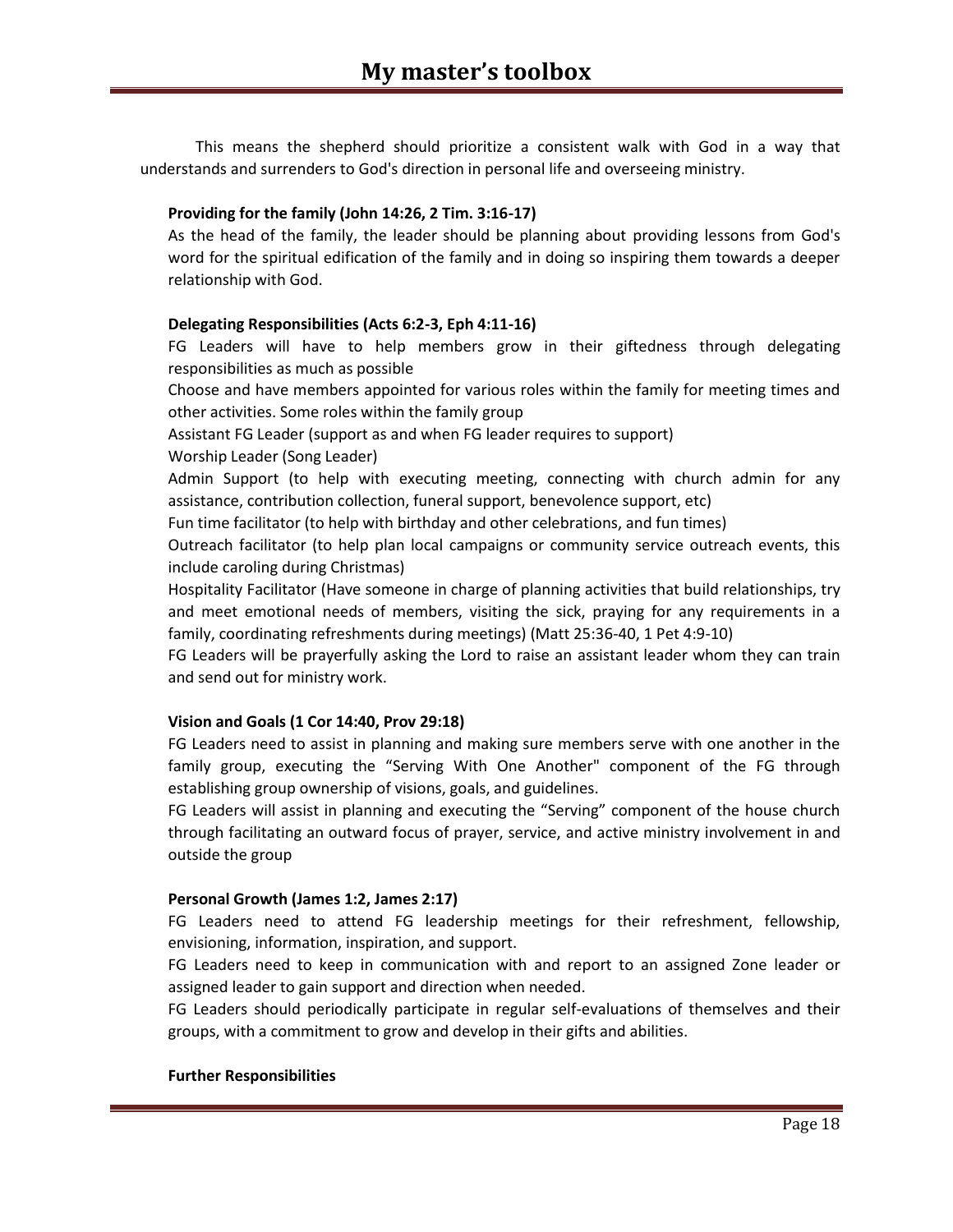Seek counsel from the assigned leader for help periodically by communicating the state of the family group. When directed reach out to other mature members for counsel too.

Be quick to help resolve and bring biblical reconciliation when conflicts arise in the family group. Seek help where needed.

#### **Additional Points To Note**

Plan well in advance what is to be taught and plan the lesson and meet ahead of time. Avoid heading into a meeting without a plan.

Avoid making last-minute plans.

Avoid making last-minute changes if possible.

Avoid taking sides in a conflict.

Avoid focusing on what you as a leader like more than what the family needs.

Learn from others and make the meeting times as inspiring as practically possible, that the family members feel inspired to be part of it.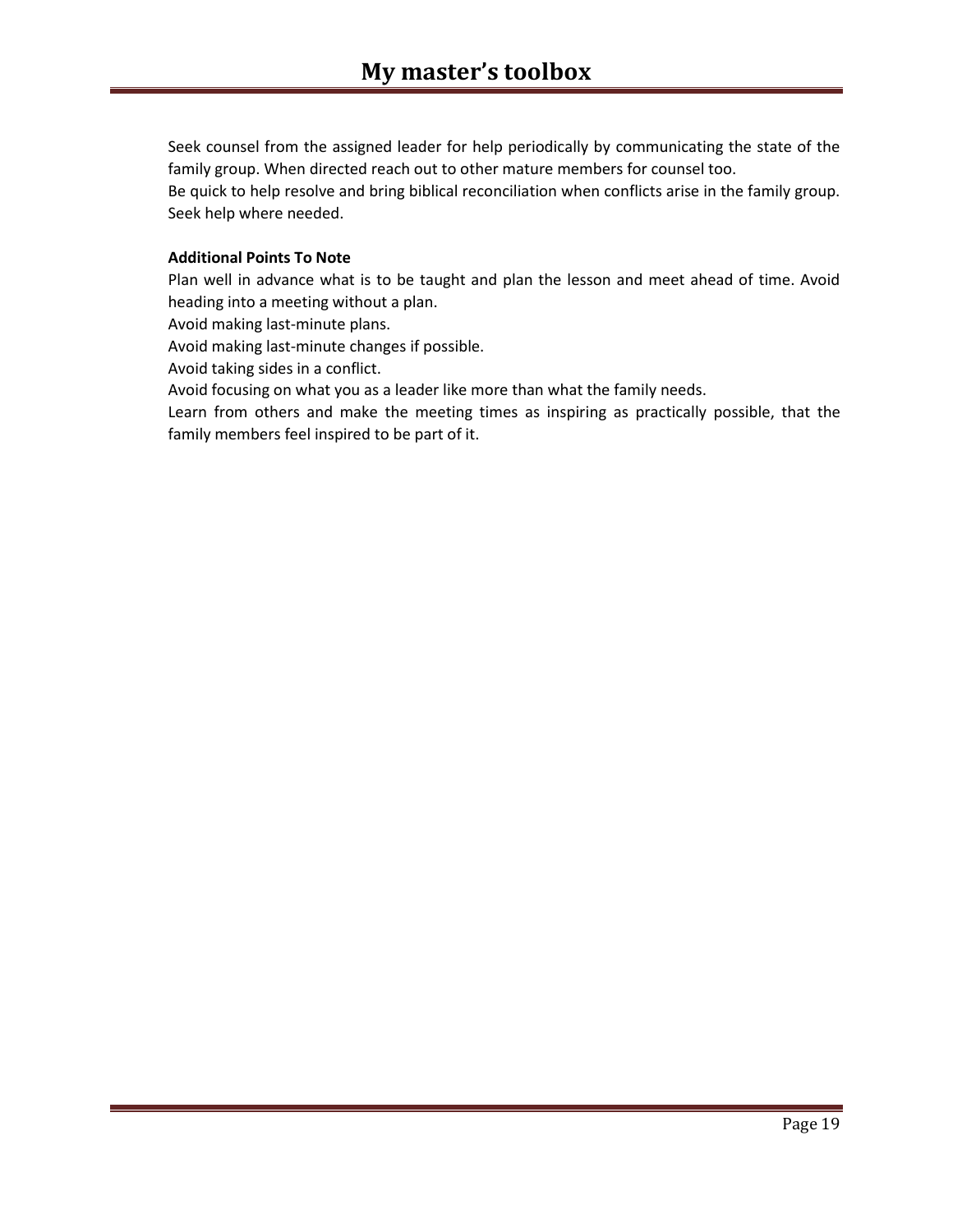# **3B. GUIDELINES FOR DATING AND WEDDING**

\*Dating is an opportunity for single brothers and sisters to get to know each other at a greater depth in a safe environment. God has created man and woman in such a way that they do get attracted to one another. Those who feel interested in either dating or in just getting to know a particular brother or sister can feel free to approach their family group leaders and initiate to get to know that person.

\*This process has to be done through the couple leading them rather than directly approaching them so that Satan does not use the opportunity to lead them into sin.

**Ephesians 5:8-11** *For you were once darkness, but now you are light in the Lord. Live as children of light*  **[9](http://biblehub.com/ephesians/5-9.htm)***(for the fruit of the light consists in all goodness, righteousness, and truth) <i>[10](http://biblehub.com/ephesians/5-10.htm)* and find out what pleases the *Lord. [11](http://biblehub.com/ephesians/5-11.htm)Have nothing to do with the fruitless deeds of darkness, but rather expose them.*

**1 Peter 5: 8-9** *Be alert and of sober mind. Your enemy the devil prowls around like a roaring lion looking for someone to devour. [9](http://biblehub.com/1_peter/5-9.htm)Resist him, standing firm in the faith, because you know that the family of believers throughout the world is undergoing the same kind of sufferings.* 

\*The FG leaders are also responsible to set up regular Singles Encouragement Times in group settings as well as individual dates in coordination with other FG Leaders, Sector leaders, and Marriage coordinators. A couple can go on as many dates as it takes them to understand one another and as they feel necessary.

\*Dating is a time to discover and understand one another's values, strengths, weaknesses, priorities, desires, and dreams.

\*Dating couples need to seek plenty of sound advice from mature godly couples on various aspects of their dating.

**Proverbs 15:22** *Plans fail for lack of counsel, but with many advisers, they succeed.*

\*Dating couples need to seek God's will in their relationship and follow godly paths.

**Proverbs 16:9** *In their hearts humans plan their course, but the LORD establishes their steps.*

\*Dates are usually done along with another married couple, another dating couple, or in the home or presence of a married couple in the church. It is also good for the leading couple to get involved in their dating occasionally. When a particular couple becomes serious about their relationship, they can talk to their leading couple and the sector leaders.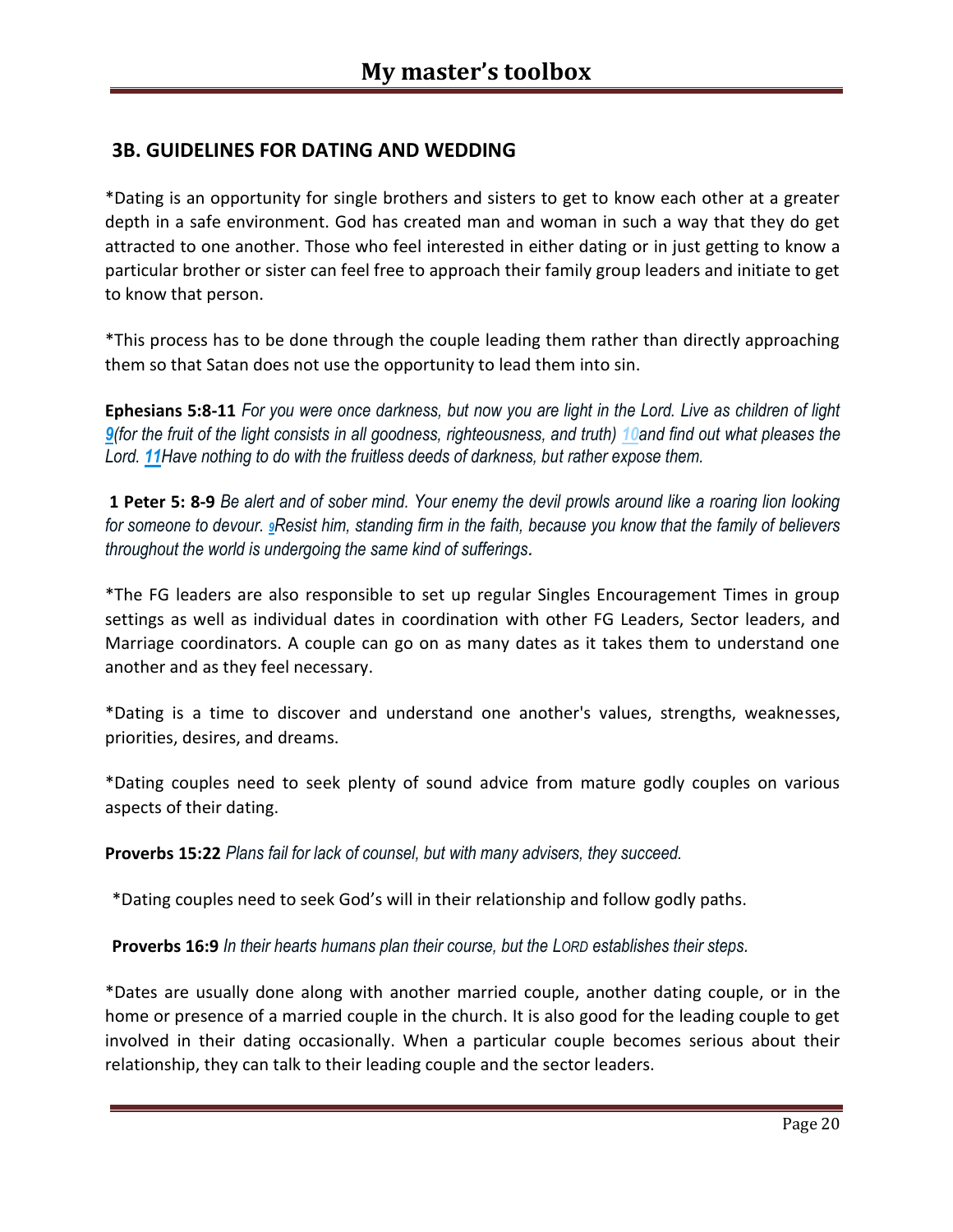# **Wedding:**

 Marriage is something God has established, and the purpose is to glorify God through a new phase of becoming a married couple. This is the second most important transition of one's life after baptism. Marriage is usually the longest and most intimate relationship we can have with another human being. Hence, it requires a lot of learning and training as well.

Couples who have decided to get married are advised to read Christian marriage books to equip themselves, and also spend time with other mature married couples to learn from them.

They should have one leading couple who are going to guide them and walk with them through the whole process of Marriage registration, premarital studies, meeting with the families and involving them, making and keeping to their budgets, the actual wedding function, and postmarital counseling.

There are certain premarital lessons that the couple needs to attend before the wedding. This includes:

Approach to marriage Difference between men and women Role of a husband/ Role of a wife Communication Resolving conflicts Finance and budgeting Romance and physical love talk Dealing with traditions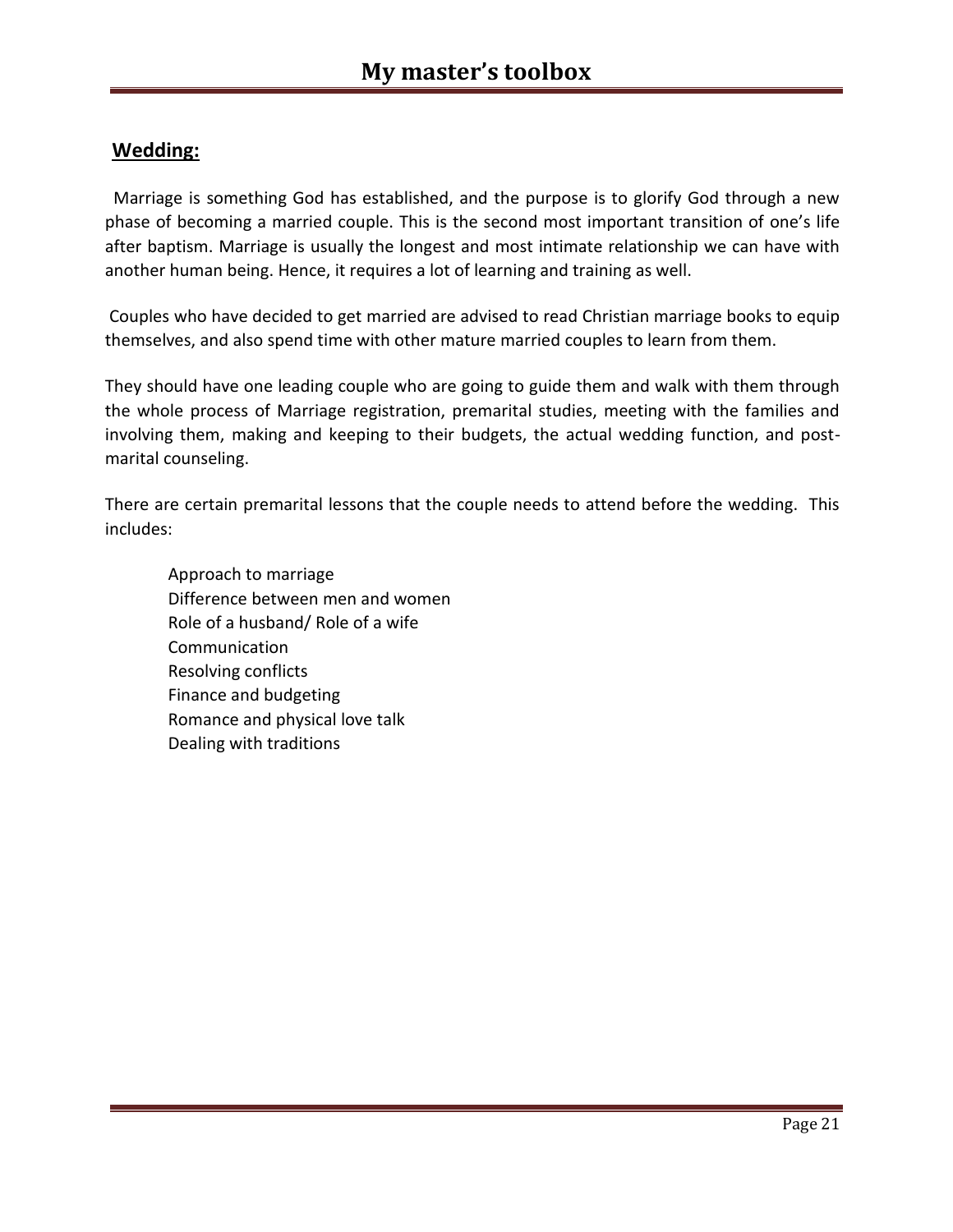# **3C. GUIDELINES FOR HELPING MARRIEDS IN THE CHURCH**

It is recommended for mature marrieds to help other marrieds.

If both the spouse are members of the church it is recommended for a mature couple to counseling them consistently. This is a big need especially for young couples for one or two years.

If one spouse is not a member, a mature couple in the church should show hospitality which can build a great rapport for the other one to understand how we love one another.

The couple who is helping other marrieds should be well acquainted with the following secrets of marriage. The goal is to build love and respect between the husband and wife.

**Secret 1:** Everyone you marry has a weakness. Only God does not have a weakness. So, if you focus on your spouse's weakness you can't get the best out of his strength.

**Secret 2:** Everyone has a dark history. No one is an angel. When you get married or you want to get married stop digging into someone's past. What matters most is the present life of your partner. Old things have passed away. Forgive and forget. Focus on the present and the future.

**Secret 3:** Every marriage has its challenges. Marriage is not a bed of roses. Every good marriage has gone through its test of blazing fire. True love proves in times of challenges. Fight for your marriage. Make up your mind to stay with your spouse in times of need. Remember the vow for better for worse. In sickness and in health be there.

**Secret 4:** Every marriage has different levels of success. Don't compare your marriage with anyone else. We can never be equal. Some will be far, some behind. To avoid marriage stresses, be patient, work hard and with time your marriage dreams shall come true.

**Secret 5:** To get married is declaring war. When you get married you must declare war against enemies of marriage. Some enemies of marriage are:

- Ignorance, Prayerlessness, Unforgiveness, Third-party influence, Stinginess, Stubbornness, Lack of love, Rudeness

Laziness, Disrespect, Cheating

Be ready to fight to maintain your marriage zone.

**Secret 6:** There is no perfect marriage. There is no ready-made marriage. Marriage is hard work. Volunteer yourself to work daily on it. Marriage is like a car that needs proper maintenance and proper service. If this is not done it will break down somewhere exposing the owner to danger or some unhealthy circumstances. Let us not be careless about our marriages.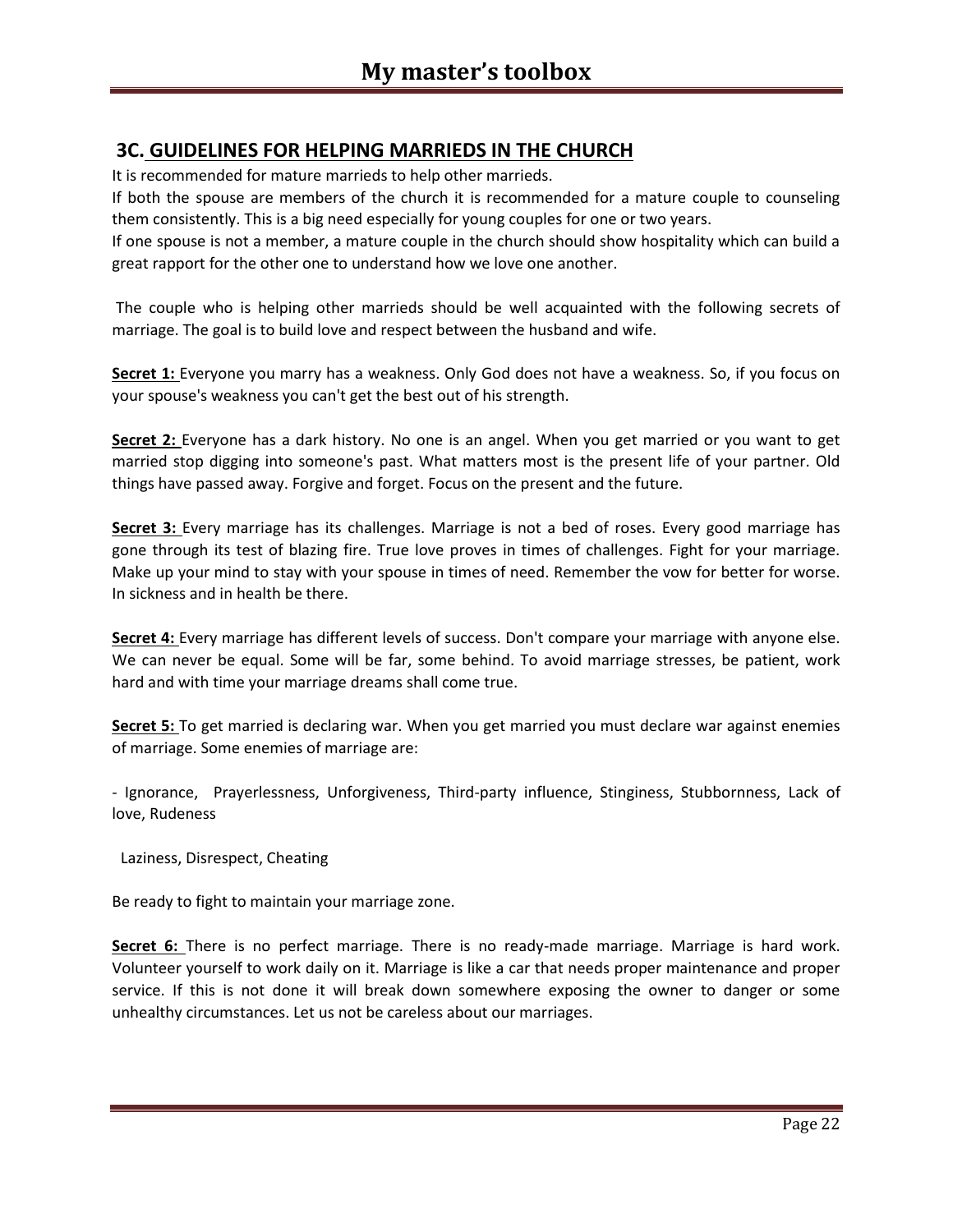**Secret 7:** God cannot give you the complete person you desire. He gives you the person in the form of raw materials for you to mold the person that you desire. This can only be achieved through prayer, love, and patience

**Secret 8:** Getting married is taking a huge risk. You cannot predict what will happen in the future. Situations may change so leave room for adjustments. Husband can lose his good job, or you may fail to have babies. All these require you to be prayerful otherwise you might divorce.

**Secret 9:** Marriage is not a contract. It is permanent. It needs total commitment. Love is the glue that sticks the couple together. Divorce start in the mind and the devil feeds the mind. Never entertain thoughts of getting a divorce. Never threaten your spouse with divorce. Choose to remain married. God hates divorce.

**Secret 10:** Every marriage has a price to pay. Marriage is like a bank account. It is the money that you deposit that you withdraw. If you don't deposit love, peace, and care into your marriage, you are not a candidate for a blissful home.

## **Some practical tips:**

As leaders, we must make sure couples are spending enough time with each other to connect. When parents are well connected it's a blessing for their children.

Make sure we give enough teaching on marriage relationships at least once a month.

**Teach couples** to resolve their conflicts on their own, based on Mt 18:15-16, principle.

**Teach them** to appreciate each other and encourage each other more than looking at the differences.

Help each couple to connect with another couple in the ministry for mutual help.

**Remind them** often there are no perfect marriages in the world. The goal of marriage is holiness than happiness. As we go through struggles in our lives, God is moulding our character.

More than trying to resolve issues of the marrieds, it's better to focus on nurturing and building marriages.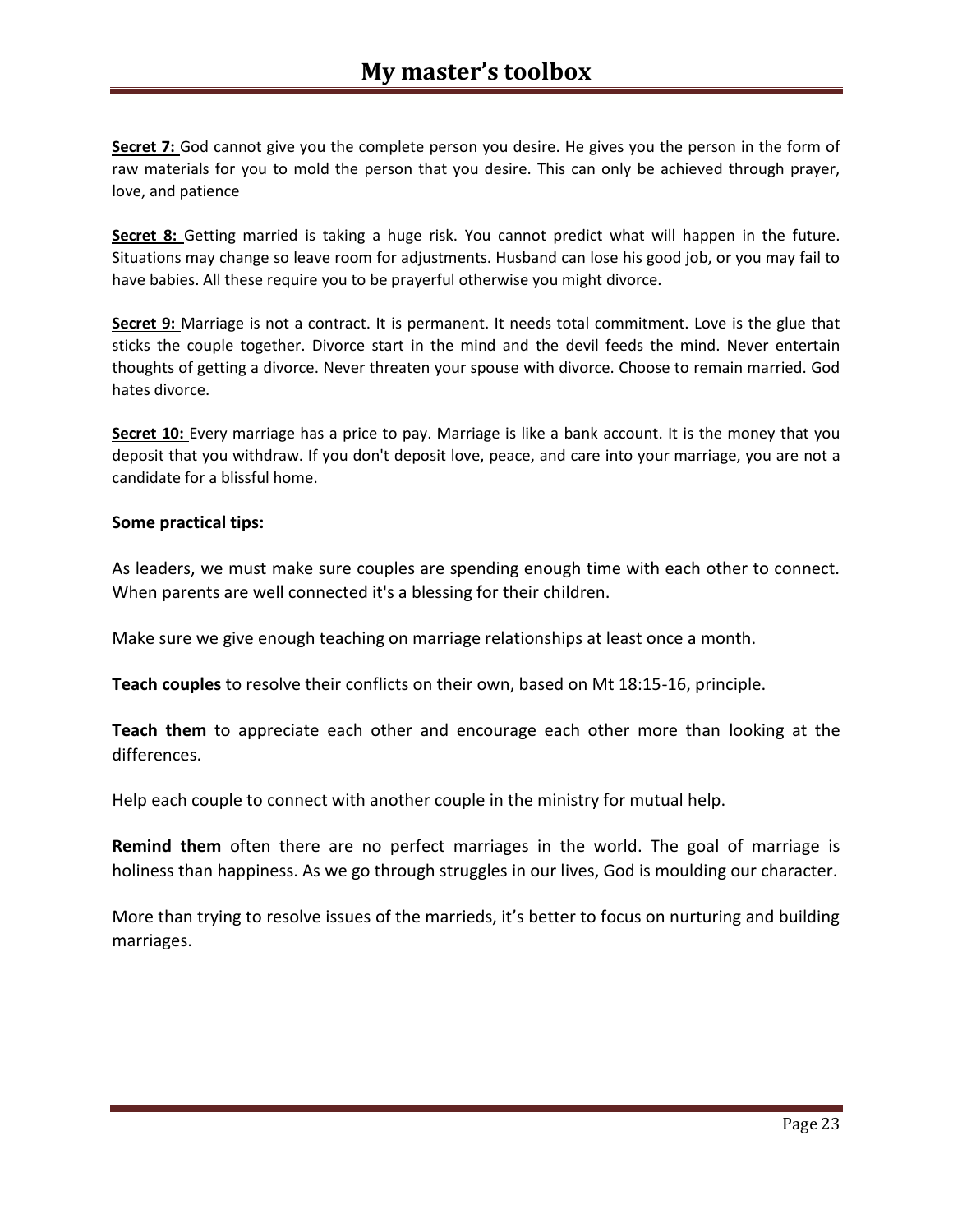# **3D. GUIDELINES FOR HELPING TEENS & CAMPUS**

1. Christian parents who are committed and involved in the spiritual lives of their teens & Campus.

2. A strong teamwork between the church leaders, the Youth and Family leaders, the parents, the teen workers, and the teens & Campus.

3. Parents being regularly equipped by the church leadership through both discipling and training.

4. Teens being discipled and matured in faith, character, knowledge, and use of God's Word.

5. The majority of the kingdom kids (those who have grown up in the church) being converted and staying faithful through their later teen years.

6. Teen disciples successfully transitioning into campus and/or single ministries where they continue as faithful and giving disciples.

7. Teens of non-members and their families being influenced by teen disciples and their families, studying the Bible, and getting baptized.

8. Strong spiritual relationships with the other teens, campus students, and adults across the church.

9. A strong connection to other Youth and Family Ministries in sister churches, to the International Conference of Youth and Family Ministry, and to HOPE Youth Corps.

10. Strive for A dynamic, fun, and spiritual youth ministry!

11. Treat them like adults. Equals too.

12. Be a great model to them in prayer, purity, and overall Spirituality.

13. Create a judgment-free environment, where they share their fears, feelings, and desires with you.

14. Take them where they are and inspire them to where they can be.

15. Help resolve issues with their families.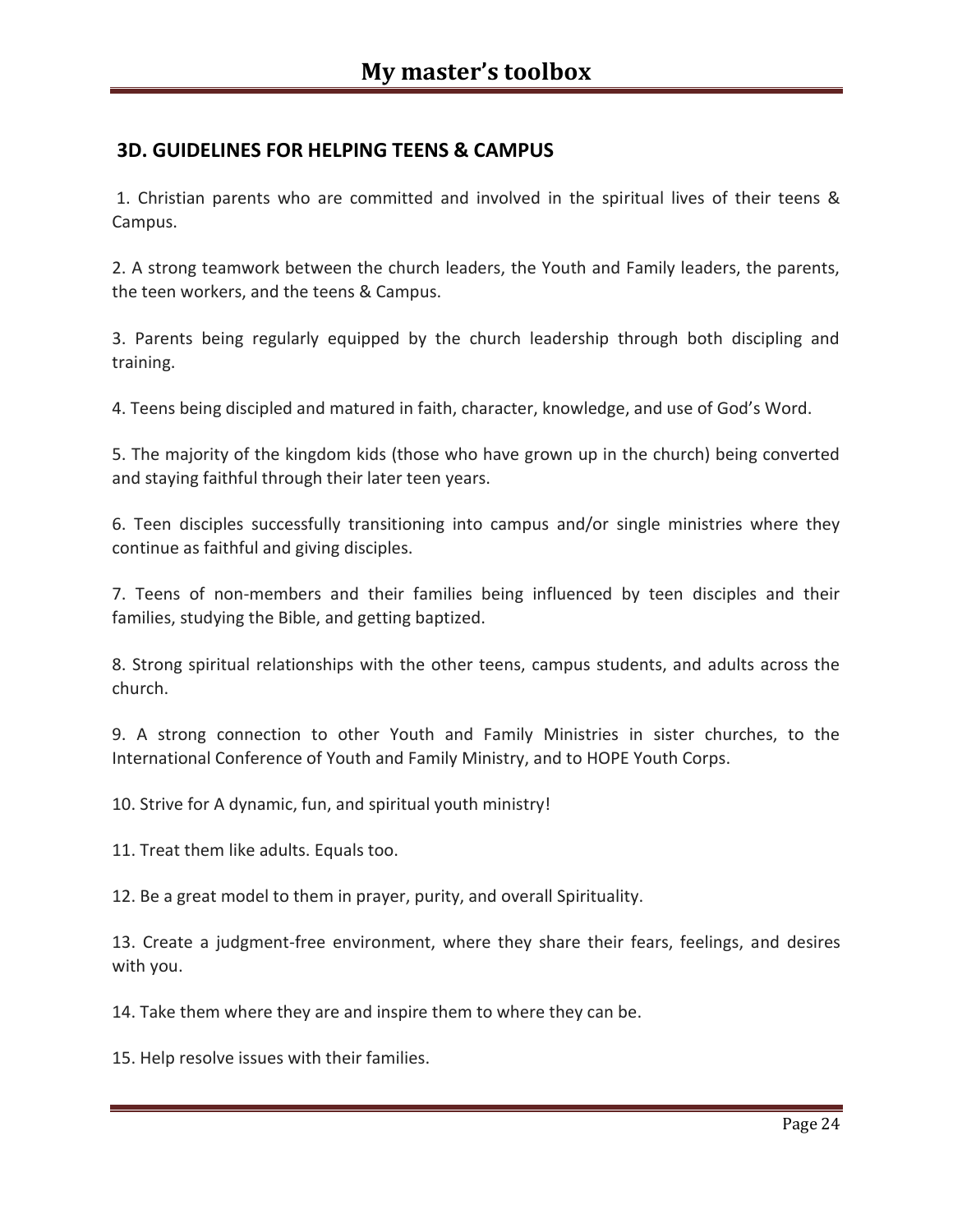16. Help them prioritize time with their family during the week.

17. Connect them with healthy couples in local ministries, to have dinner times, shepherding times.

18. Help them with real-life situations, questions on regular basis.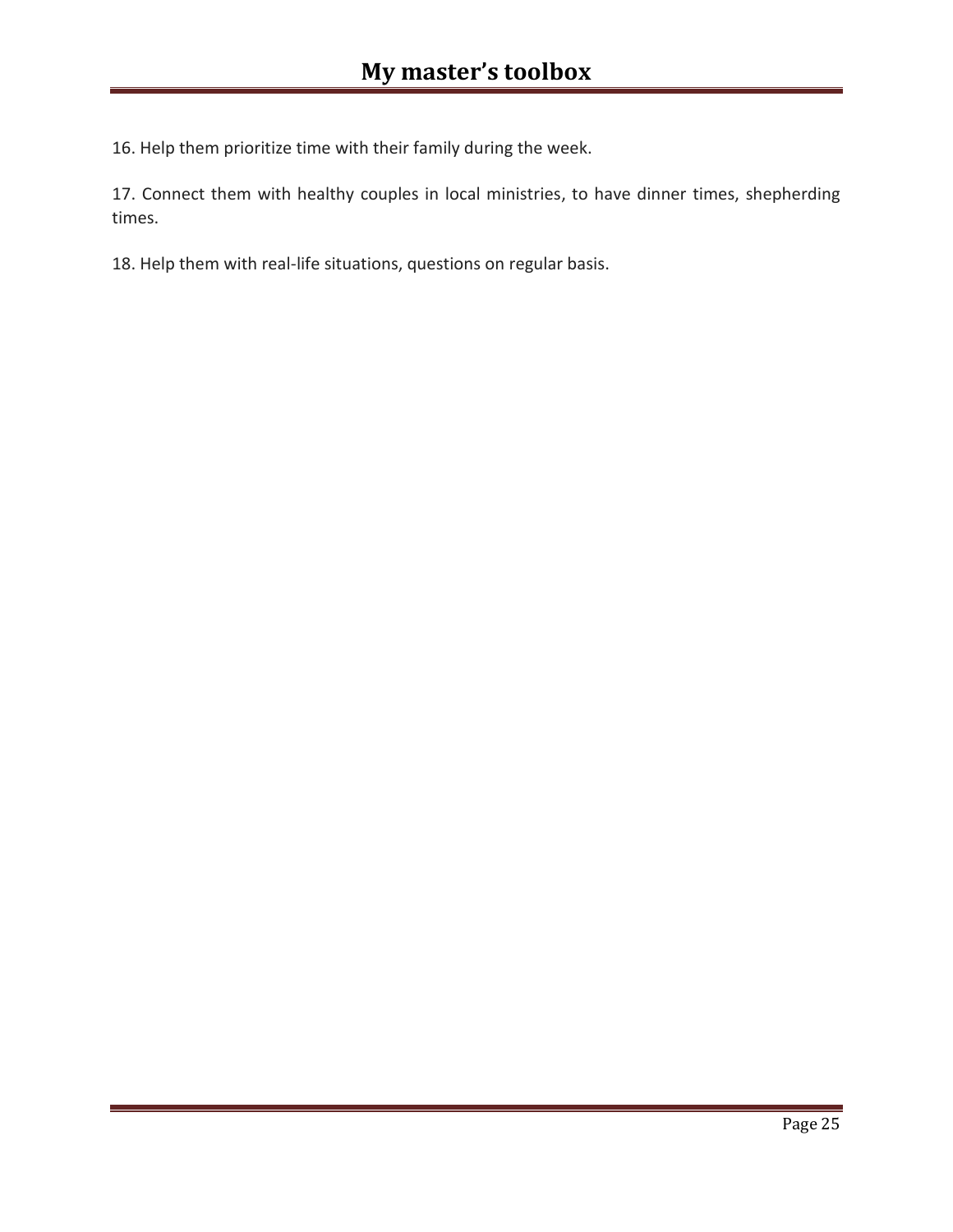# **3E. GUIDELINES FOR HELPING SINGLES.**

1. Treat them like adults. Equals too.

2. Give them godly dreams as early as possible.

3. Be patient as they try and adjust to a life of responsibilities coming from a life stage of freedom, fun, friends only.

4. If you are a mentor, understand the fear they have of the unknown stage in life.

5. Restore them gently through weaknesses and transgressions.

6. Include meals, food as much as possible during time together.

7. Be a great model to them in prayer, purity, and overall Spirituality.

8. Have regular/consistent discipling times.

9. Teach them that God has more in mind for them than just marriage as the next stage.

10. They are in a very unique stage where they can serve most for God's Kingdom. Help them utilize it.

11. Create a judgment-free environment, where they share their fears, feelings, and desires with you.

12. Take them where they are and inspire them to where they can be.

13. Help resolve issues with their families.

14. Help them prioritize time with their family during the week.

15. Connect them with healthy couples in local ministries, to have dinner times, shepherding times.

16. Help them with real-life situations, questions on regular basis.

17. Talk about their jobs. Being responsible with their money. Provide insight into how they can be great employees at the workspace.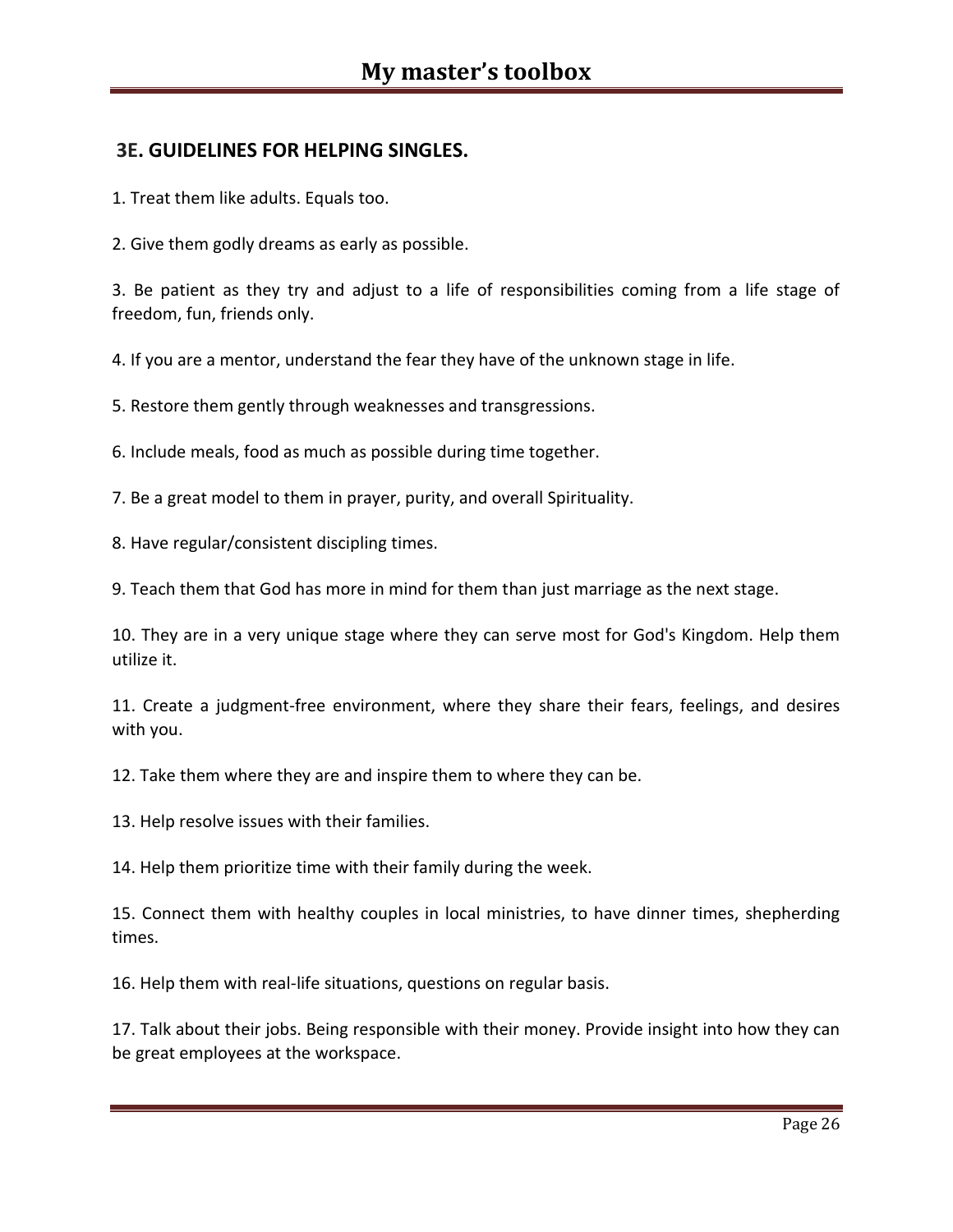# **Section -4**

# *ENTERING A NEW LIFE*

There are 2 major events in the life of a disciple of Jesus; first one is entering into a new life in Christ. This happens during his/her baptism. Second one is death of the saint. As we all know death is not the end but it is the door to the eternal life promised by Christ to every believer. Following guidelines help us to understand the importance of these 2 events and make it memorable for the new believer as well as giving a final farewell to the saint who went to be with the lord.

# **4A. GUIDELINES FOR CONDUCTING A BAPTISM SERVICE**

# **1. Be Reverent**

The meaning of reverent is feeling or showing deep and solemn respect. Baptism service is an event where a person commits his life to Jesus. So we need to expect every disciple to show complete respect during this service.

Remember the person who is getting baptized is committing their lives to the Almighty God. It is a huge decision.

## **2. Arrangements to be made ahead of time**

As Baptism is a new birth, it would be great to have the place of Baptism free from any distraction or disturbance. Make sure all things are taken care of well ahead of time to avoid any confusion or commotion during the service.

- · Make sure there is water in the baptistery.
- · The person is walked through the whole event explaining what happens when one is baptized.
- · Towel and Change of clothes

Remember, this day and event will be remembered forever by the one who is getting baptized

## **3. Prioritize Salvation**

Receiving Salvation is the most important event in one's life. We want to be saved today not tomorrow! So there needs to be urgency in pleading with the person to be baptized.

For example, any baptism service should not be delayed for the following reasons: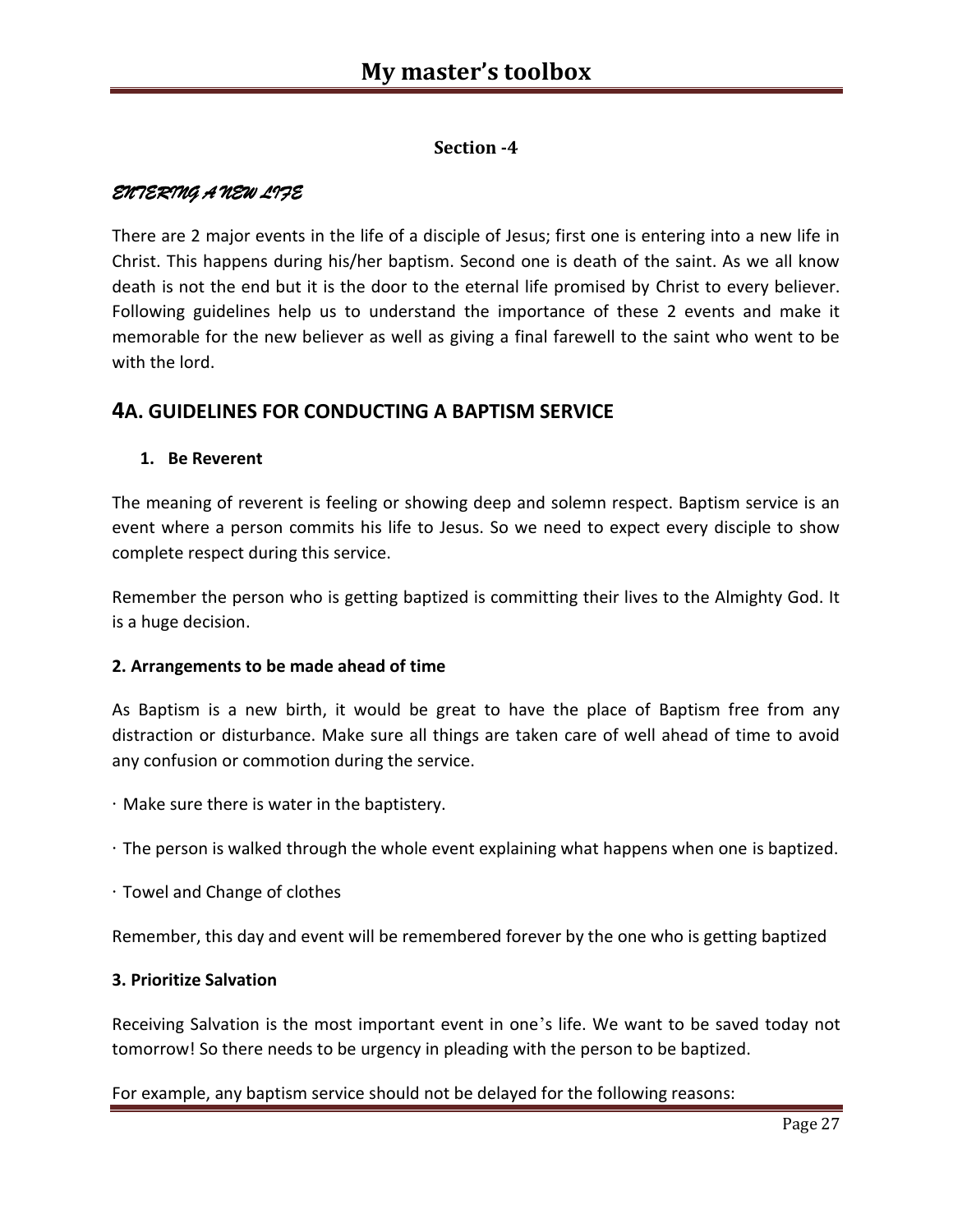a. The next Sunday / holiday where other disciples/family members are free.

b. The leader/mentor is busy or not in town

c. Baptism/Salvation takes precedence over any other criteria or event or person's presence.

d. It should not be based on other people's convenience.

e. Find water and get baptized.

Remember: People who got baptized or who followed Jesus in the New Testament made an urgent decision and did not delay them being saved.

#### **4. Time the event**

Baptism service should not be too short and also not too long. It shouldn't be dragging or boring. The focus is to encourage the person who is getting baptized and make it memorable for the person so that he or she will remember this day for the rest of their life.

#### **5. Invite near and dear**

Whenever possible invite people [friends and family] to witness the baptism. The person's change is a great testimony of God's power and glory. How awesome it will be for our near and dear ones to witness it, if possible.

This is another way of spreading the gospel of Jesus. But always saving one's soul is the priority over people's presence or anything else.

## **6. Scheduling the event.**

The sample schedule can be

- Opening prayer

- Scripture reading explaining Baptism [Romans 6:3-8, Matt 28:18-20 or any other scriptures in the Baptism study]

- Sharing (short and sweet, maximum 10-12 including family). [Optional] Even pre-determine who will share at the baptism. So it can be prepared and meaningful.

- The person can share what moved him/her to love God. He or she can share a passage from the Bible that has moved their heart. [If the person is willing to share]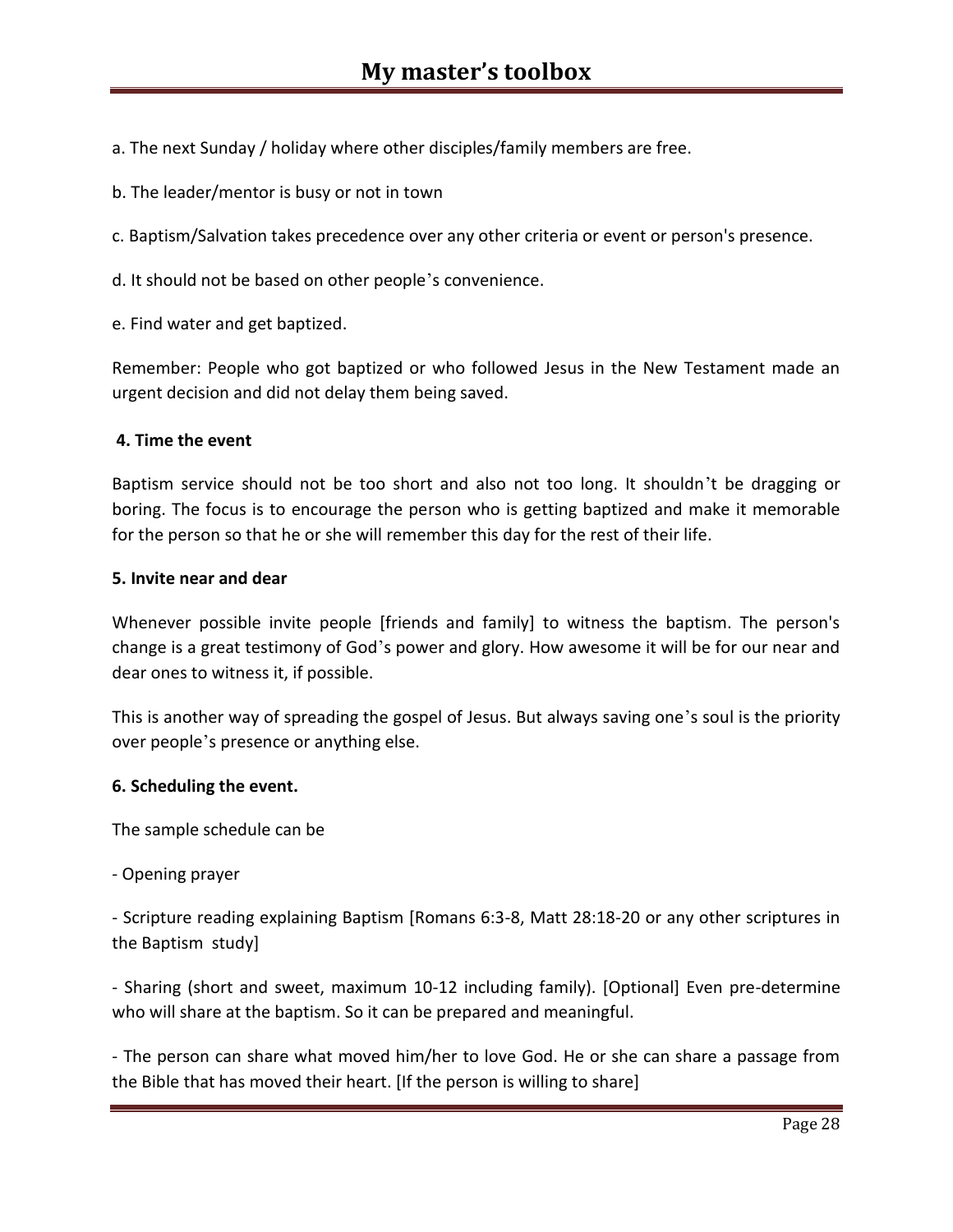- Song (I have decided )

- The person can get into the baptistery

- Allow the person to pray loudly/ pray in his/her mind to Jesus, committing his life to make Jesus Lord of his/her life.

- The person's true confession (questions being asked by the disciple or leader) can be done standing inside the water or before that also.

- Have a prayer after he/she comes out of the water (praising God for the New Life in Christ)

- Then he/she can go to change.

After he/she comes back changing clothes have or two stanzas of a song (like I've been redeemed etc.)

- A big hug from disciples welcoming him/her to the Kingdom of God.

Remember a good order of schedule will make the event memorable and meaningful.

#### **7. Make it Memorable**

Luke 15:10 In the same way, I tell you, there is rejoicing in the presence of the angels of God over one sinner who repents."

Celebrate the new life in Jesus. Rejoice.

If affordable provide snacks/food.

Make sure you arrange a bible for him/her in her language. Can be also given a kit which consists of 40 days study book, a copy of guard the gospel, invitation cards, a pocket notebook, and a pen( Optional)

(The first letters of all points spell BAPTISM)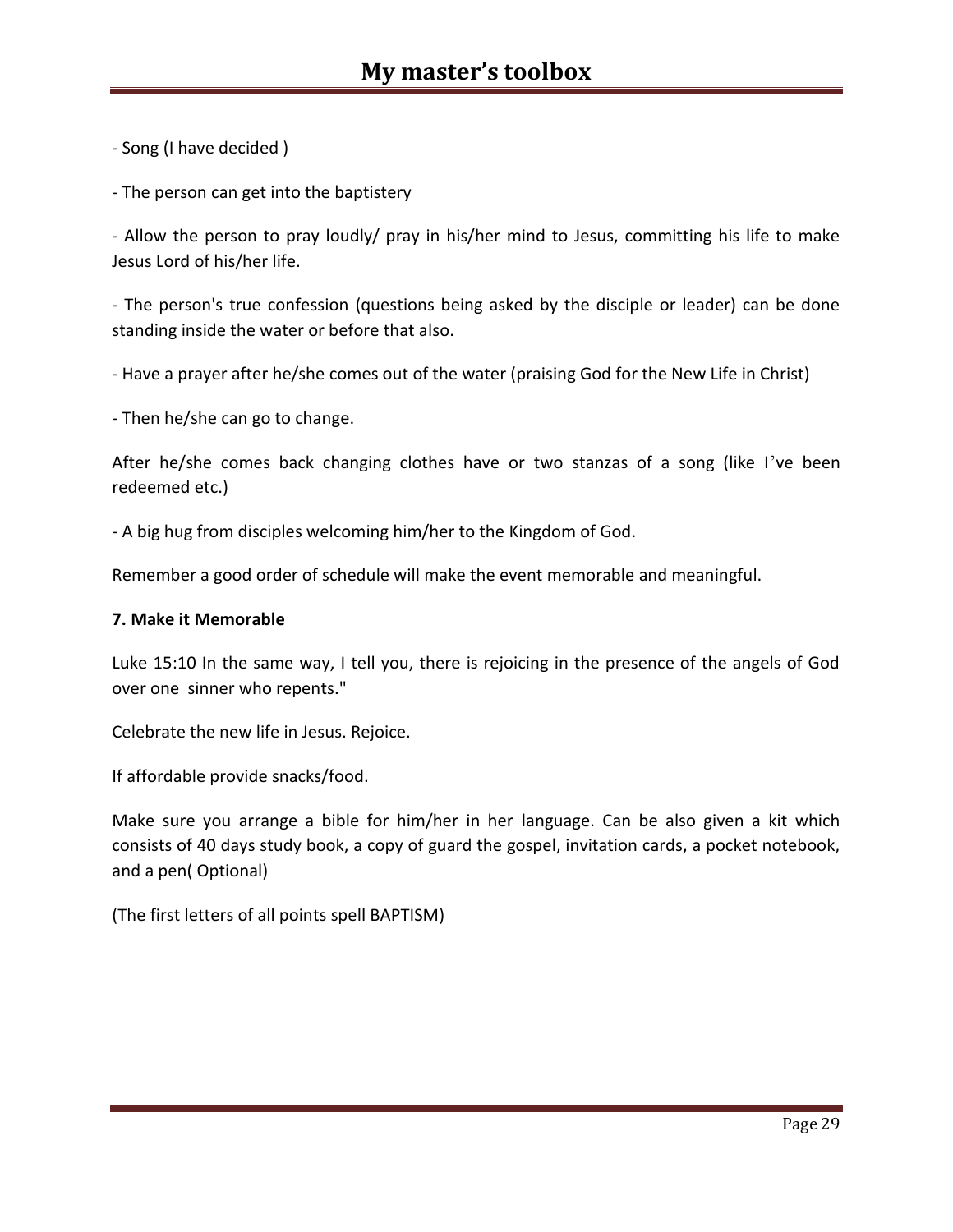# **4B. GUIDELINES FOR CONDUCTING A FUNERAL SERVICE**

First of all, we need to remember that this is a time of intense grief (as well as shock) for the family members of the departed soul. We must think empathetically about the family members.

So we need to put effort to comfort the family members as much as possible.

As soon as we hear about the death give a call and get to know the details about death and the time of the funeral and inform your ministry and the church by posting the news in the WhatsApp group.

Try to fix a time for the funeral depending on the availability of the leader who is involved.

Inform the admin of the church so that the permission for the graveyard is obtained and the cell is prepared on time.

Make sure there are people to go and visit the family and have some singing going on.

This is not a set of rules; just guidelines. You may have to do more than these guidelines that are appropriate to the situation.

Make sure that all of us are following Covid protocols for the safety of the family and all who attends to the grieving family.

- Make sure they get death certificate
- If the death happened in a hospital, expect hospital to issue death certificate stating the

CAUSE OF DEATH; time & amp; date of death

• If the death happens in the house, get the death certificate from a Dr who has been treating the person in the recent past. The Dr has to be approached immediately. If there is a delay most doctors will hesitate to give certificate and then it can become a police case and it will be very complicated.

• If the hospital declares the person was brought dead, they will inform the police immediately and will wait for the police to handle the case.

• In such a case, family has to carry the health and recent treatment related documents to the Doctor who has been treating that person and approach the police station that holds the jurisdiction of the deceased person's residence.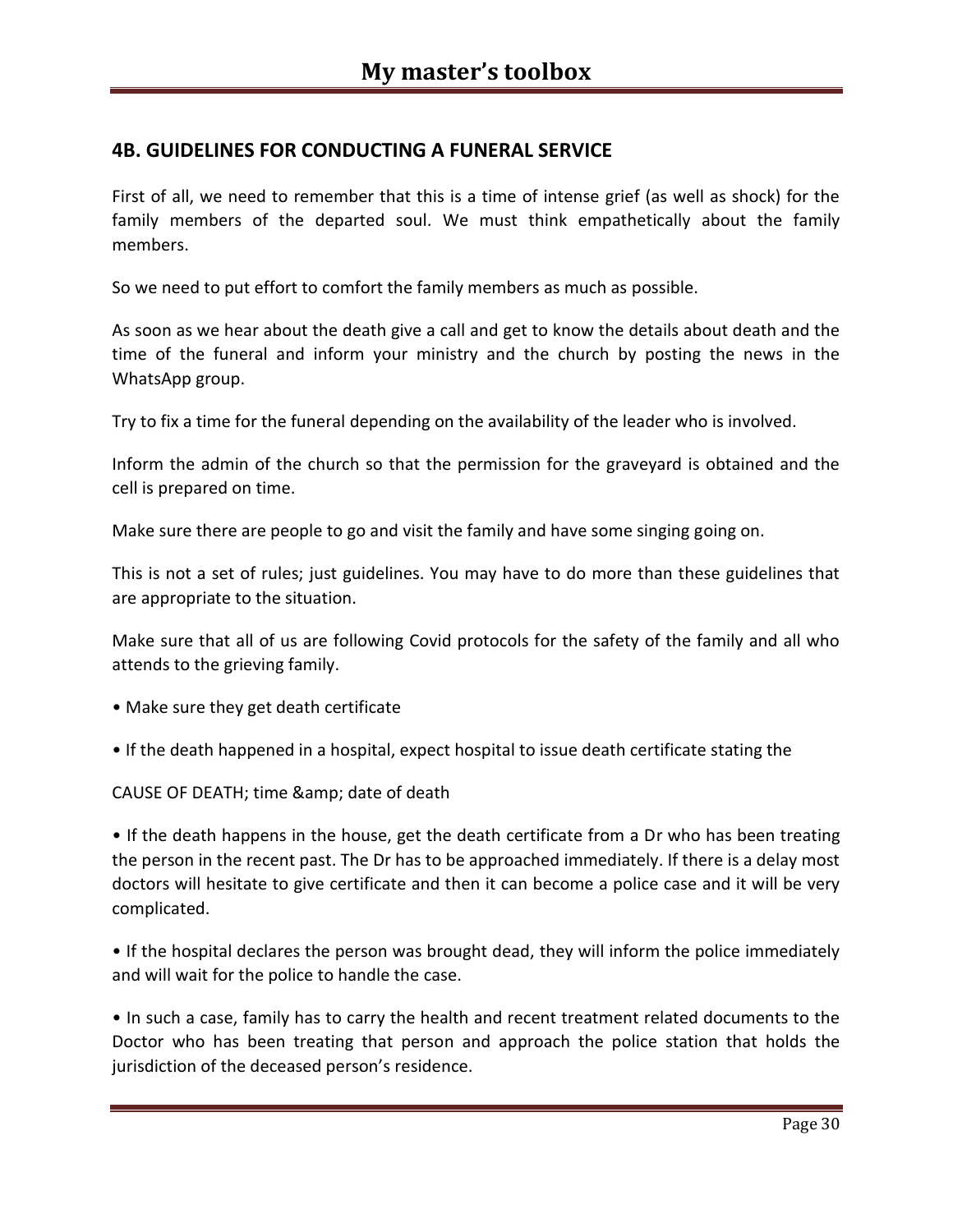• Once the police is convinced they will accompany the family to the hospital with relevant documents and will help to release the body or else they will send the body for autopsy (post mortem)

• During this pandemic time there has to be a Covid -ve or +ve report of the deceased person is also a must for burial.

• If the person was tested recently, the report can be produced, if the person was not tested, it can be tested immediately after death also.

• As soon as the family gets the death certificate, scanned copy of it and the covid report along

with the Addhaar copy has to be sent to the Church administration in case the Church has to do the burial.

• Call up the administrator and request to make arrangements in the grave yard.

• Administrator has to go physically with the printout of the copies of the death certificate and covid report to the burial ground to book the grave and direct them to dig the grave.

• If the deceased person was a covid patient there is one particular area of the Christian burial ground is allocated for such people for burial.

• During this pandemic time, it is better to do the burial the same day.

• If the family wants to wait for some relatives to come from out of station and need more time, it is best to keep the body in the hospital mortuary and take it out on the day of burial. Mortuary charges are very minimal.

• If it is a covid patient, most hospitals may not store the body in mortuary

• Once the body is brought to the house, have some disciples nearby to comfort the family and sing songs and pray and read Scriptures.

• Try and provide tea/coffee/food for the immediate family.

• Help the family to arrange freezer box if needed (if the burial is more than 5 hours from the time of death)

- Help the family to arrange a coffin and hearse van according to the budget of the family.
- Coffins are available from Rs.5,000 1.5Lakhs!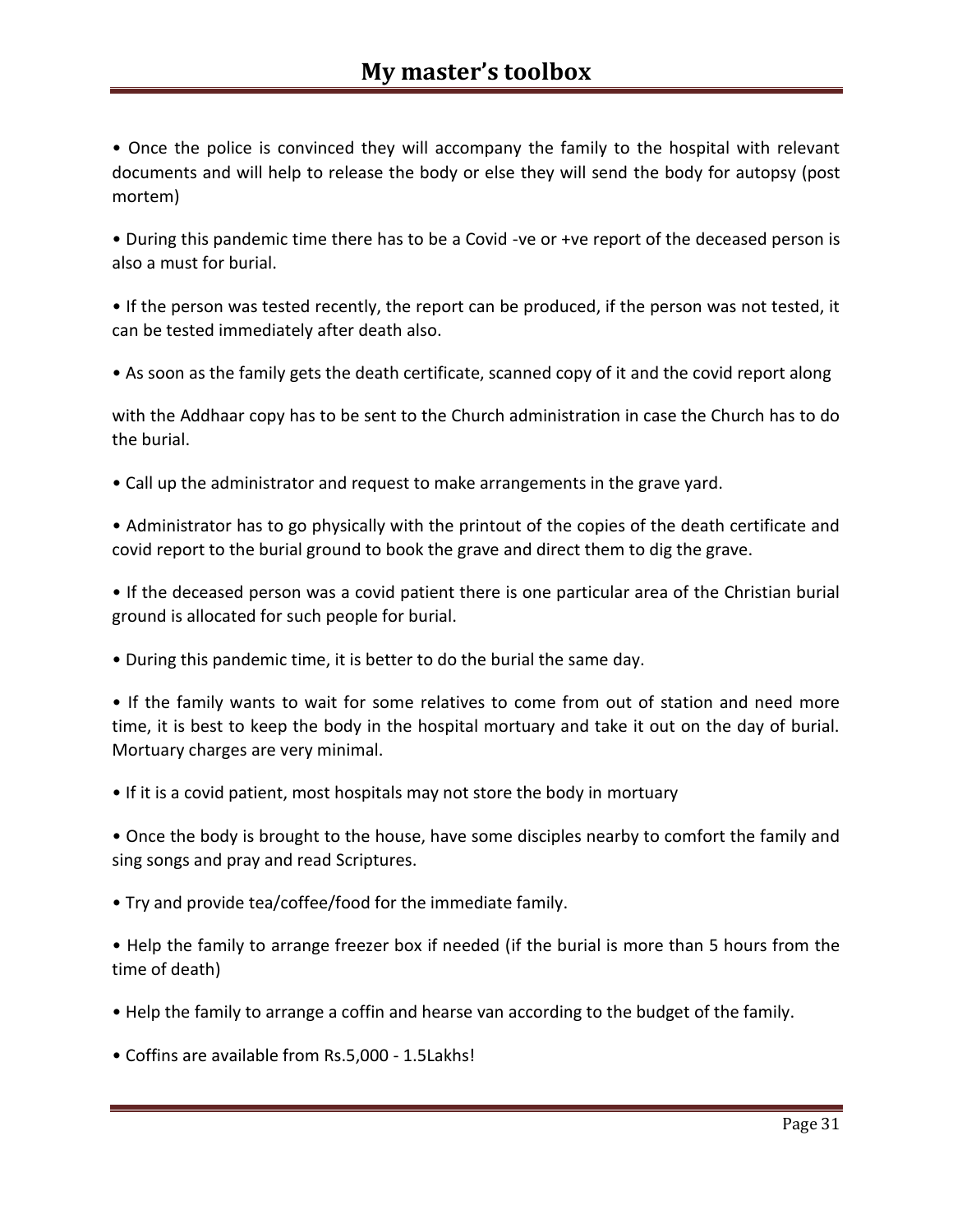• Hearse vans are available with BBMP or funeral service providers. BBMP provides free service but private firms rates start with Rs.4,500 onwards depending on the type of hearse vans.

• Currently burial ground charge is Rs.5,000/- Funeral Service

A sound system with battery backup with 2 cordless mics and option to connect guitar and corded mic is available at the church office for the use of funerals. Someone can call the administrators and collect from the office and use it at the grave yard.

Make sure that the family carries the PHOTO COPY OF THE ADHAAR CARD, ORIGINAL DEATH

CERTIFICATE FROM THE DOCTOR AND 3 PHOTOCOPIES TO BE GIVEN AT THE GRAVE

YARD OFFICE.

- An hour before taking the body for burial, move the body to the coffin.
- Have songs and prayer in the house; if needed share Scriptures.
- Then take the body to burial ground.

• At the burial ground, if it is not a covid patient, they will allow the body to be kept in the chapel to conduct prayer service.

• If it is a covid patient, the body has to be directly taken to the grave and we can do prayer there.

• At the burial ground, have some songs, prayer and have few people share about the deceased person - give priority for the family but don't force the family members because they are under a lot of grief; some may share some may not be able to share. Give them the freedom to choose.

• After the sharing have a short eulogy (a speech or piece of writing that praises someone or something highly, especially a tribute to someone who has just died.) & amp; short sermon

• Sermon may include Scriptures that gives hope to the family about resurrection and may inspire those who are witnessing to turn to Jesus for eternal life.

• Close out with prayer and take the body to the grave • At the grave have a song if needed, a prayer and give chance for the family members and others to pay last respect and families may kiss the deceased.

• With the permission of the family, cover the face with a cloth and cover the coffin.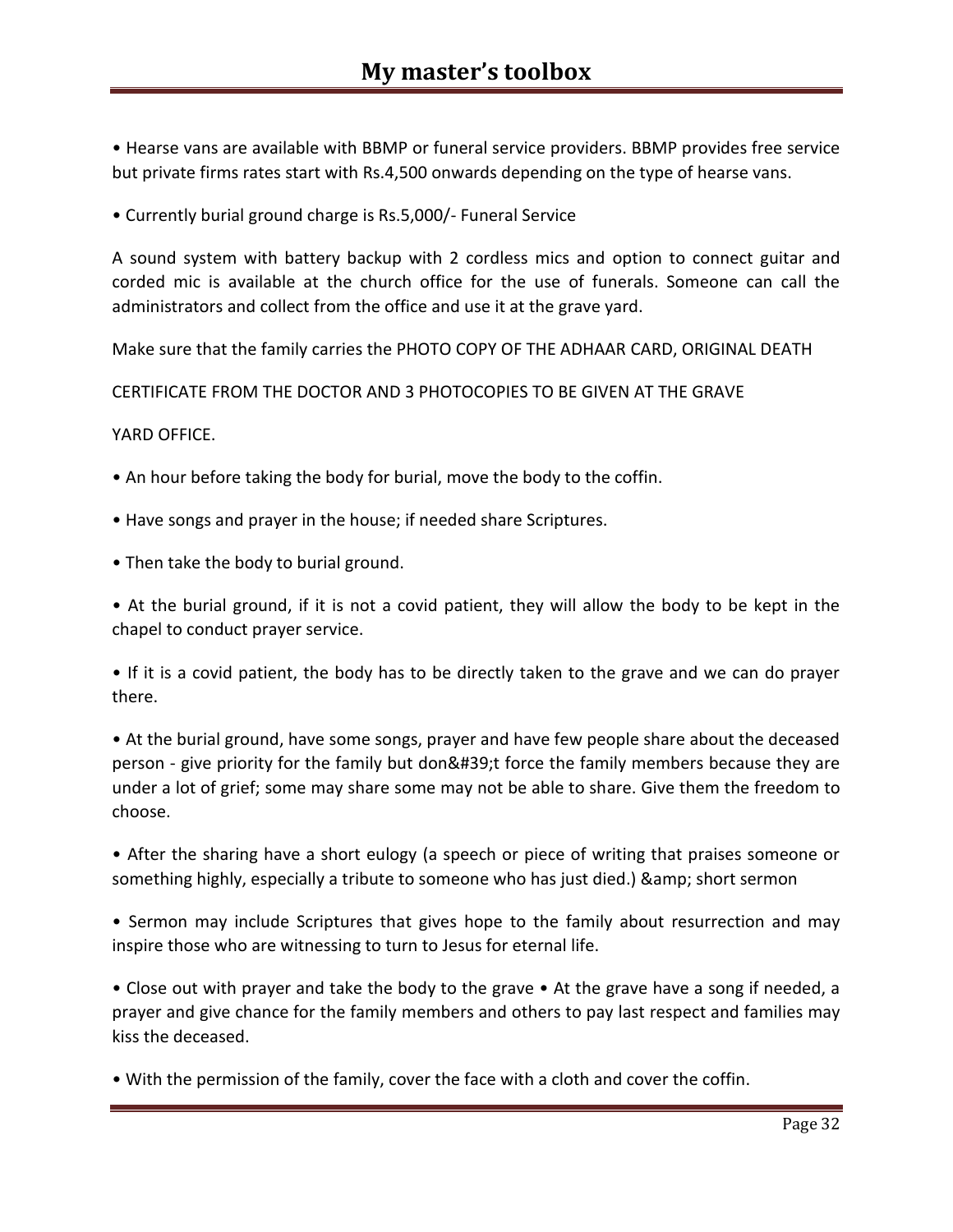• Lower the coffin.

• You may quote Ecclesiastes 12:7 "..the dust returns to the ground it came from, and the spirit returns to God who gave it." and drop some mud and others will follow.

• Continue to comfort the family members and all those who are grieving.

• If the family has decided a date for memorial service, you may announce then and there about it or you may announce that the family will decided the date and inform later.

- Whoever conducts the burial has to sign the ledger at the graveyard.
- Pay the charges at the burial ground and take receipt.
- Help the family to make payment for hearse van and transportation etc.

• Family member has to meet the official at the office of the grave yard and get information about the procedure to get the final death certificate from the BBMP.

• Do as much as possible to comfort the family by providing them food, transport back home etc.

• Make sure that people who are close to the family visit and pray and comfort the family.

Names & amp; Phone numbers of Church Administrators

- Devaraj: +91 93434 09779
- Grackraj: +91 99164 35589
- Raju: +91 98441 21806
- Office landline: 080-41467118

Sample of Appropriate Scriptures to read or to base the sermon

- Romans 8:35, 37-39
- John 14:1-3
- 1 Thessalonians 4:13-18
- John 11